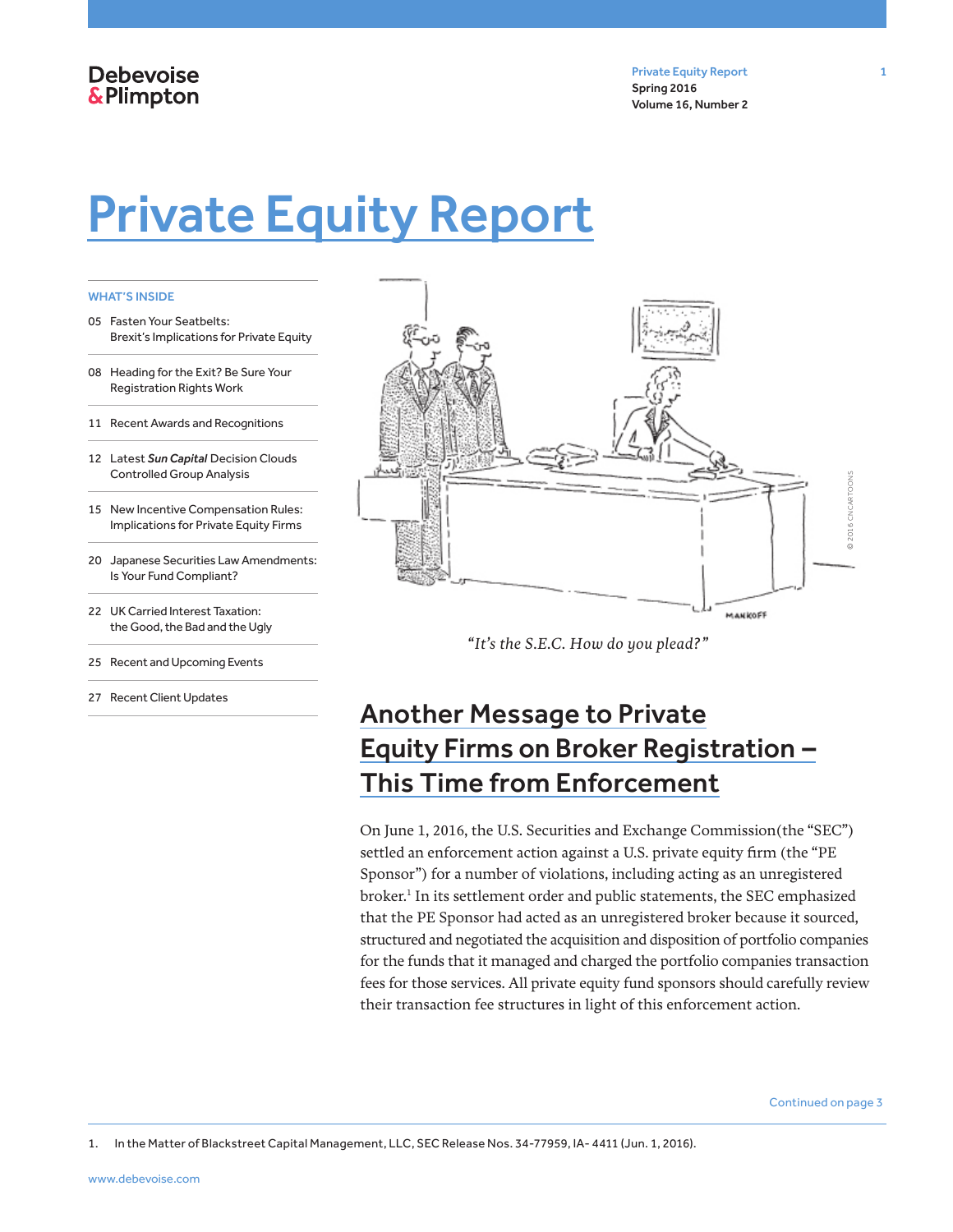## **Debevoise** & Plimpton

Private Equity Report 2 Spring 2016 Volume 16, Number 2

#### The Private Equity Report Editorial Board

Michael P. Harrell David Innes Geoffrey Kittredge Jonathan E. Levitsky Kevin A. Rinker Jeffrey E. Ross

#### Founding Editor

Franci J. Blassberg

#### *This report is a publication of*  Debevoise & Plimpton LLP.

*The articles appearing in this publication provide summary information only and are not intended as legal advice. Readers should seek specific legal advice before taking any action with respect to the matters discussed in these articles.*

*Private Equity Group members are based in New York unless otherwise indicated. Please address inquiries regarding topics covered in this publication to the authors or any other member of the Practice Group.* 

*All contents © 2016 Debevoise & Plimpton LLP. All rights reserved.*

#### The Debevoise & Plimpton Private Equity Group: Partners, Of Counsel and Counsel

#### Mergers & Acquisitions

John M. Allen Andrew L. Bab E. Raman Bet-Mansour (London) Paul S. Bird Franci J. Blassberg Richard D. Bohm Geoffrey P. Burgess (London) Jennifer L. Chu William Y. Chua (Hong Kong) Alexander R. Cochran Margaret A. Davenport Michael A. Diz Natalia A. Drebezgina (Moscow) E. Drew Dutton (Hong Kong) Michael J. Gillespie Gregory V. Gooding Uri Herzberg David Innes (London) Alan V. Kartashkin (Moscow) Jonathan E. Levitsky Guy Lewin-Smith (London) Marilyn A. Lion Brian F. McKenna (Hong Kong) Dmitri V. Nikiforov (Moscow) Nicholas F. Potter William D. Regner Kevin A. Rinker Jeffrey J. Rosen Kevin M. Schmidt John M. Vasily

#### Leveraged Finance

William B. Beekman Craig A. Bowman David A. Brittenham Paul D. Brusiloff Alan J. Davies (London) Pierre Maugüé (London/New York) Margaret M. O'Neill Christopher Rosekrans Jeffrey E. Ross Scott B. Selinger Philipp von Holst (Frankfurt)

#### Capital Markets

Katherine Ashton (London) Pierre Clermontel (Paris) Matthew E. Kaplan Peter J. Loughran Alan H. Paley Paul M. Rodel James C. Scoville (London) Steven J. Slutzky

#### Private Investment Funds

Jonathan Adler Andrew M. Ahern Gavin Anderson (Hong Kong) Erica Berthou Woodrow W. Campbell, Jr. Sherri G. Caplan Jane Engelhardt Sally Gibson (London) Michael P. Harrell Matthew W. Howard (Washington, D.C.) Geoffrey Kittredge (London) Gary E. Murphy Jordan C. Murray Andrew M. Ostrognai (Hong Kong) Richard D. Robinson, Jr.

Katrina S. Rowe David I. Schwartz Rebecca F. Silberstein

#### Tax

Eric Bérengier (Paris) Cécile Beurrier (London) Michael Bolotin Pamela Boorman Gary M. Friedman Peter A. Furci Yehuda Y. Halpert Adele M. Karig Rafael Kariyev Vadim Mahmoudov Matthew D. Saronson (London) Peter F. G. Schuur Richard Ward (London)

#### Executive Compensation,

ERISA & Benefits Lawrence K. Cagney Meir D. Katz Jonathan F. Lewis Elizabeth Pagel Serebransky Charles E. Wachsstock

#### Restructuring

Jasmine Ball Craig A. Bruens Richard F. Hahn M. Natasha Labovitz My Chi To

#### Regulation & Compliance

Paul R. Berger (Washington, D.C.) Kenneth J. Berman (Washington, D.C.) Sean Hecker Satish M. Kini (Washington, D.C.) Andrew M. Levine Byungkwon Lim David A. Luigs (Washington, D.C.) Gregory J. Lyons David L. Portilla Lee A. Schneider

#### **Cybersecurity**

Sarah Coyne Jeffrey P. Cunard (Washington, D.C.) Luke Dembosky (Washington, D.C.) Jeremy Feigelson James E. Johnson David A. O'Neil (Washington, D.C.) Jim Pastore David Sarratt

#### Litigation & Enforcement

Daniel M. Abuhoff Helen V. Cantwell Eric R. Dinallo Lord Peter Goldsmith, QC (London) Mark P. Goodman Mary Beth Hogan Mark Johnson (Hong Kong) Robert B. Kaplan (Washington, D.C.) Gary W. Kubek Antoine F. Kirry (Paris) Maeve O'Connor Julie M. Riewe (Washington, D.C.) Dr. Thomas Schürrle (Frankfurt) Shannon Rose Selden Jonathan R. Tuttle (Washington, D.C.) Bruce E. Yannett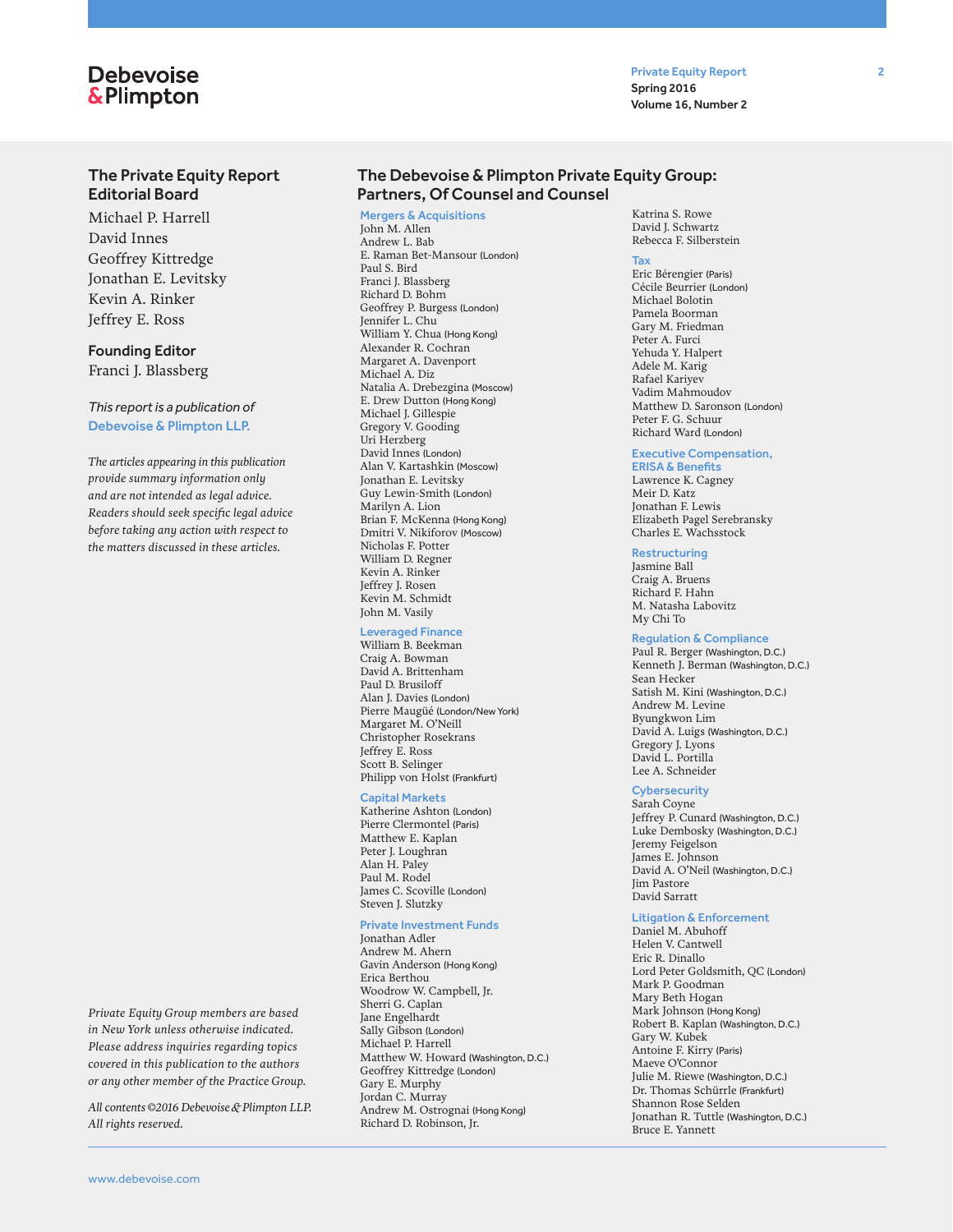Private Equity Report 3 Spring 2016 Volume 16, Number 2

Another Message to Private Fund Sponsors on Broker Registration Continued from page 1

#### Private Equity Firms As Brokers

Since the beginning of the private equity industry in the 1970s, many private equity firms have collected fees from portfolio companies in connection with the acquisition or disposition of portfolio companies by funds closely affiliated with the private equity firm. Typically, the private equity firm would have sourced, negotiated and executed the transaction—sometimes but not always with the involvement of an investment bank or other registered broker-dealer—as a core part of the mix of investment advisory services that the private equity firm provided to the fund.

The issue of whether this practice would result in the private equity sponsor becoming a broker has been on the SEC's radar since at least 2013, when the Chief Counsel of the SEC's Division of Trading and Markets gave a speech (the "TM Speech") raising this issue.2 At or about the same time, the SEC's Office of Compliance Inspections and Examinations asked several private equity firms to provide explanations of why they were not required to register as brokers based on their receipt of transaction fees. However, the SEC staff has not provided any further public guidance and, until now, there have been no enforcement actions.

The settlement order released on June 1 states that in connection with the acquisition and disposition of portfolio companies or their assets, "some of which involved the purchase or sale of securities," the PE Sponsor "provided brokerage services to and received transaction-based compensation from the portfolio companies" and that this activity caused the PE Sponsor "to be acting as a broker" without having registered as such under Section 15 of the U.S. Securities Exchange Act of 1934. The services that the PE Sponsor provided included "soliciting deals, identifying buyers or sellers, negotiating and structuring transactions, arranging financing, and executing the transactions."

The settlement order does not go into any further detail concerning the nature of these services or whether the PE Sponsor engaged in any abusive activities in connection with providing these services. The SEC emphasized that the limited partnership agreements ("LPAs") governing the PE Sponsor's funds "expressly permitted [the PE Sponsor] to charge transaction or brokerage fees." The significance of this statement is unclear. The settlement order also notes that the PE Sponsor did not retain an investment bank or broker-dealer to provide these brokerage services, but instead performed these services in-house. The settlement order does not clarify whether the presence of an investment bank or broker-dealer in the transaction would have changed the result.

In addition, the settlement order does not address whether the PE Sponsor offset transaction fees against its management fee. In the TM Speech, the then-Chief Counsel of the Division of Trading and Markets stated that "to the extent the advisory fee is wholly reduced or offset by the amount of the transaction fee, one might view the fee as another way to pay the advisory fee, which, in my view, in itself would not appear to raise broker-dealer registration concerns." The settlement does not clarify whether the SEC staff continues to hold this view.

## Other Issues Addressed in the Settlement Order

The PE Sponsor was also charged with a number of violations under the anti-fraud provisions of the U.S. Investment Advisers Act of 1940 (the "Advisers Act"), largely related to issues that the SEC has focused on in other enforcement actions involving private fund sponsors. This enforcement action serves as a reminder of the SEC's concerns over conflicts of interest and disclosure.

*• Operating Partner Fees.* The PE Sponsor charged fees to portfolio companies of one fund for providing various employees of the PE Sponsor to perform certain seniorlevel operating and management services to these companies in circumstances where the companies were having difficulty recruiting suitable talent to work directly

#### Continued on page 4

<sup>2.</sup> See Debevoise Client Update: SEC's Division of Trading and Markets Delivers a Message to Private Fund Sponsors About Potential Broker-Dealer Registration Issues (18 April 2013), available at http://www.debevoise.com/insights/publications/2013/04/secs-division-of-tradingand-markets-delivers-a-\_\_.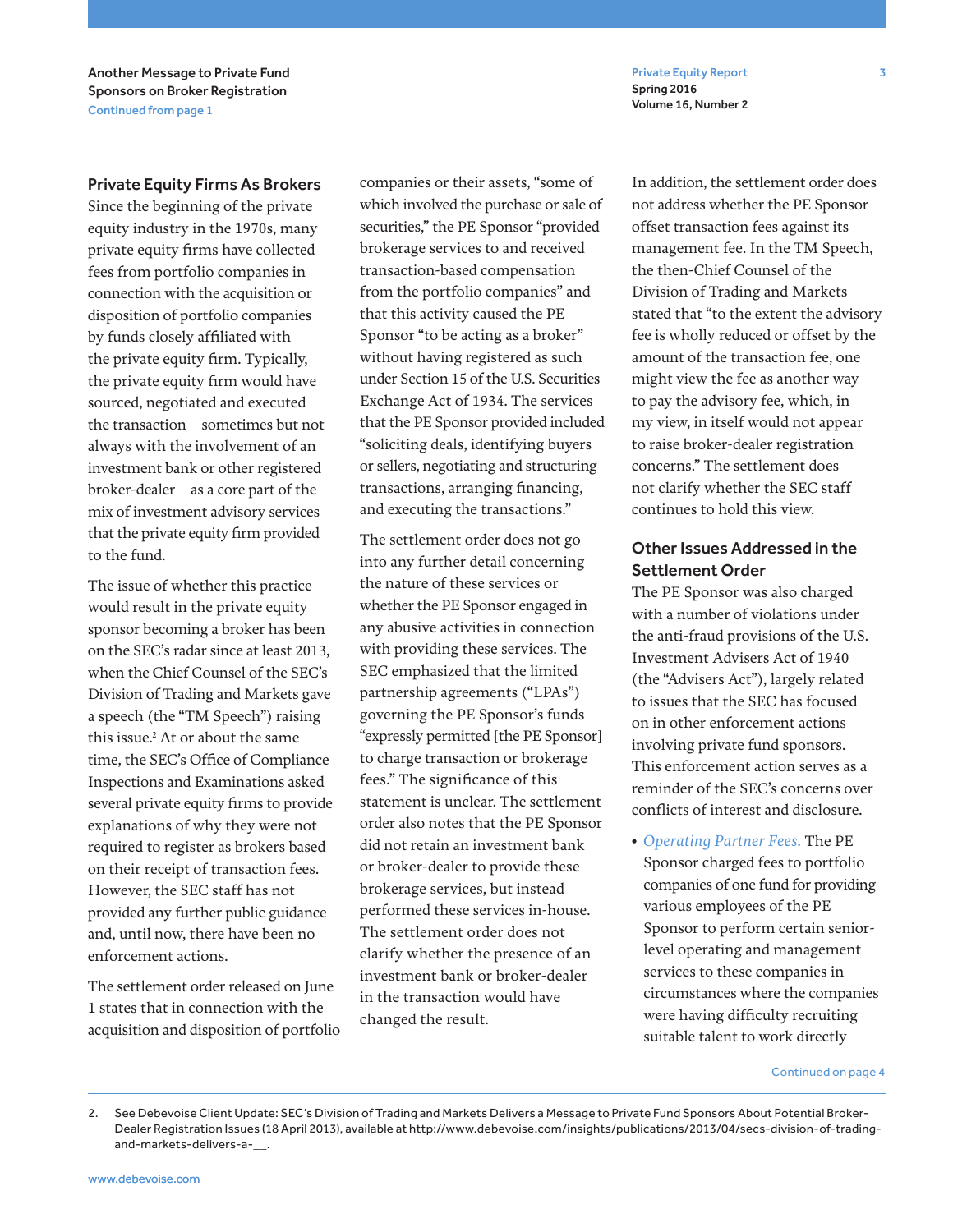Private Equity Report 4 Spring 2016 Volume 16, Number 2

Another Message to Private Fund Sponsors on Broker Registration Continued from page 3

for them. The fund's LPA did not expressly address these types of fees or specifically authorize the PE Sponsor to charge these fees to the portfolio companies.

*• Political and Charitable Contributions and Entertainment* 

*Expenses.* In several instances, the PE Sponsor used fund assets for purposes that were not expressly authorized by the funds' LPAs, including to make political and charitable contributions and to pay for certain entertainment expenses. The SEC noted that the PE Sponsor had provided disclosure that the fund assets had been used to make political and charitable contributions and to pay entertainment expenses; however, the disclosures had not been made until after the limited partners had committed their capital and after the contributions had been made and the expenses incurred. In the case of the entertainment expenses, the PE Sponsor did not take sufficient steps to ensure that the expenses were allocated appropriately among the PE Sponsor and the funds or to adequately track or keep records of the entertainment.

*• Conflicted Transactions.* The PE Sponsor provided employees who performed services for portfolio companies with the opportunity to invest alongside the funds

in these companies pursuant to agreements that granted the portfolio companies exclusive rights to repurchase the employees' shares at fair market value in the event of the employees' departure or termination. On one occasion, and in violation of these agreements, the PE Sponsor purchased a departing employee's shares "without disclosing its financial interest or obtaining appropriate consent to engage in the transaction."

- *Avoiding Capital Calls.* The principal of the PE Sponsor acquired fund interests from certain limited partners and then directed the fund's general partner (which he also controlled) to waive his obligation to satisfy future capital calls associated with new investments. These acquisitions and subsequent waivers were contrary to the terms of the fund's LPA.
- *Inadequate Policies and Procedures.* The PE Sponsor was found to have failed to adopt written policies and procedures reasonably designed to prevent violations of the Advisers Act as required by Rule 206(4)-7 with respect to the matters described above.

#### **Penalties**

The settlement order describes sanctions that include a censure of the PE Sponsor, a cease and desist order and payments of approximately \$3.1

million, including a \$500,000 civil penalty, \$2.3 million of disgorgement and \$300,000 of prejudgment interest. Approximately \$500,000 of the disgorgement and prejudgment interest will be paid to one of the PE Sponsor's funds (and its limited partners) that was affected by the alleged violations.

\* \* \*

As noted above, this settlement signals the SEC's heightened focus on transaction fees. All private equity firms should carefully review their transaction fee structures in light of this enforcement action. In addition, the settlement serves as a useful reminder to private equity firms to review fund disclosures concerning fees and expenses and to obtain appropriate consents before engaging in transactions that present conflicts of interest.

#### Kenneth J. Berman

kjberman@debevoise.com

Michael P. Harrell mpharrell@debevoise.com

Robert B. Kaplan rbkaplan@debevoise.com

Lee A. Schneider lschneider@debevoise.com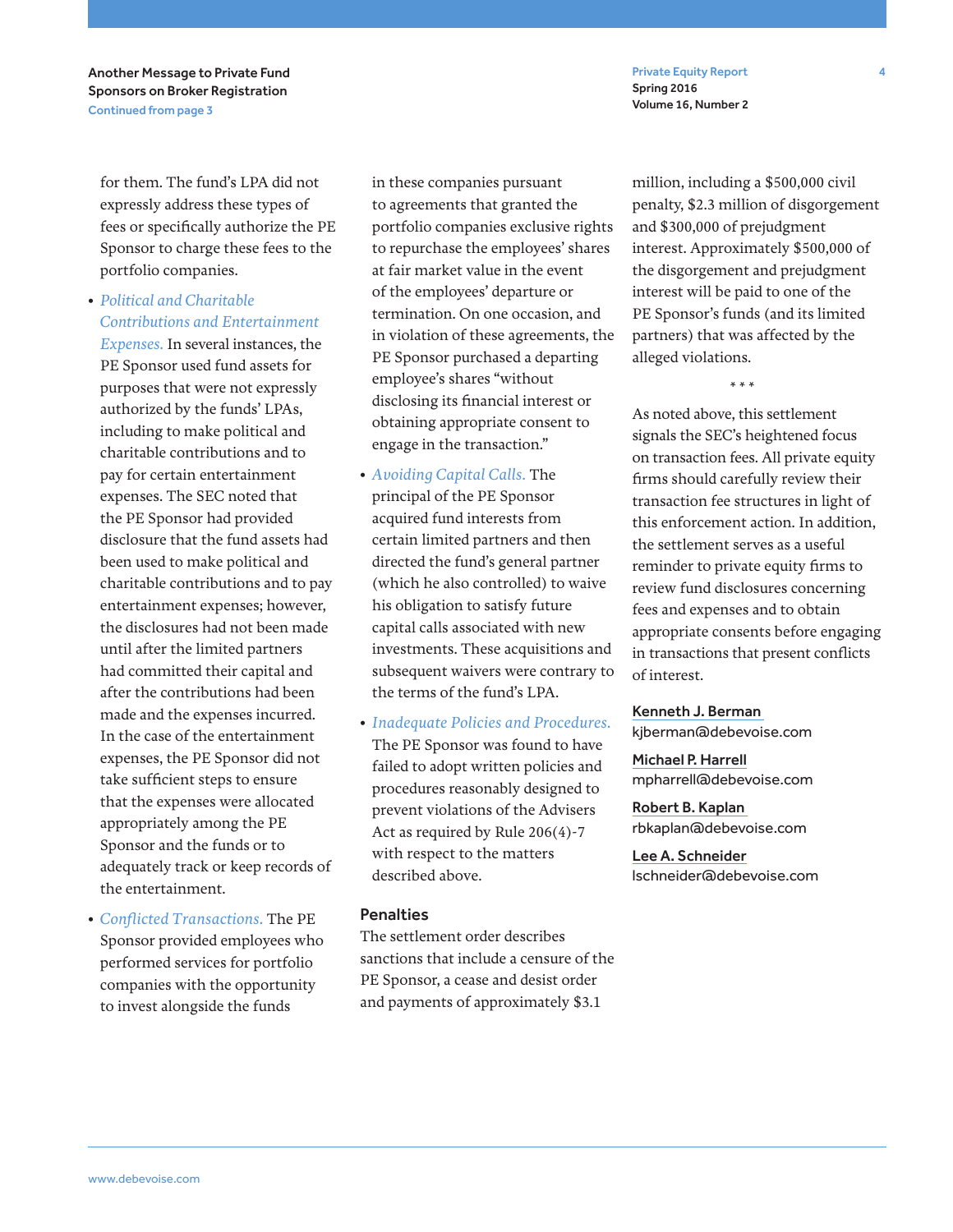## **Debevoise** &Plimpton

Private Equity Report 5 Spring 2016 Volume 16, Number 2

"The spectrum of potential models on which the UK could base its new relationship with the EU ranges from a Norway-like arrangement, representing the closest possible post-Brexit relationship with the EU without actually being a member of the EU, to a tradeonly arrangement, with the UK trading with the EU merely as a member of the World Trade Organization…."

## Fasten Your Seatbelts: Brexit's Implications for Private Equity

On June 23, 2016, Britain will hold a historic referendum to decide whether to exit the European Union ("EU"). Media coverage has become frenzied as Eurosceptics and Europhiles exhaust every conceivable argument as to the pros and cons of leaving or staying in the EU. What is much less certain, however, is what happens after June 23 if the British public vote in favour of leaving the EU. The reality is that, until we know precisely what type of relationship with the EU the UK would re-negotiate in the event of a Brexit, it is impossible to say how exactly private equity firms and funds, and their portfolio companies, would be affected by Britain's departure. What is certain is that following an "out" vote, the uncertainty would continue as negotiations evolve over a period of years.

### Post-Brexit Models

The spectrum of potential models on which the UK could base its new relationship with the EU ranges from a Norway-like arrangement, representing the closest possible post-Brexit relationship with the EU without actually being a member of the EU, to a trade-only arrangement, with the UK trading with the EU merely as a member of the World Trade Organization ("WTO").

Among the most commonly mentioned models are:

*European Economic Area ("EEA") membership.* This model would closely mirror the relationship Norway currently enjoys with the EU. As a member of the EEA, Britain would pay a fee to preserve its access to the single market and to continue enjoying the benefits of free movement of goods, services, workers and capital. However, although the UK would still be required to implement a large portion of EU legislation, it would lose all formal influence over the EU legislative process.

*Switzerland-like arrangement.* This model would require Britain to apply to join the European Free Trade Association ("EFTA") and then negotiate a raft of bilateral agreements with the EU governing UK access to the single market. The substance and scope of these agreements would likely vary based on the sector to which the particular agreement applied. Looking at the Swiss model, for example, the Swiss and the EU did not reach an agreement with respect to financial services and Swiss banks are required to operate in the EU through subsidiaries located in the EU. The EU has labelled this model complex and flawed, making it less likely that it would agree to a similar approach in the event of a Brexit.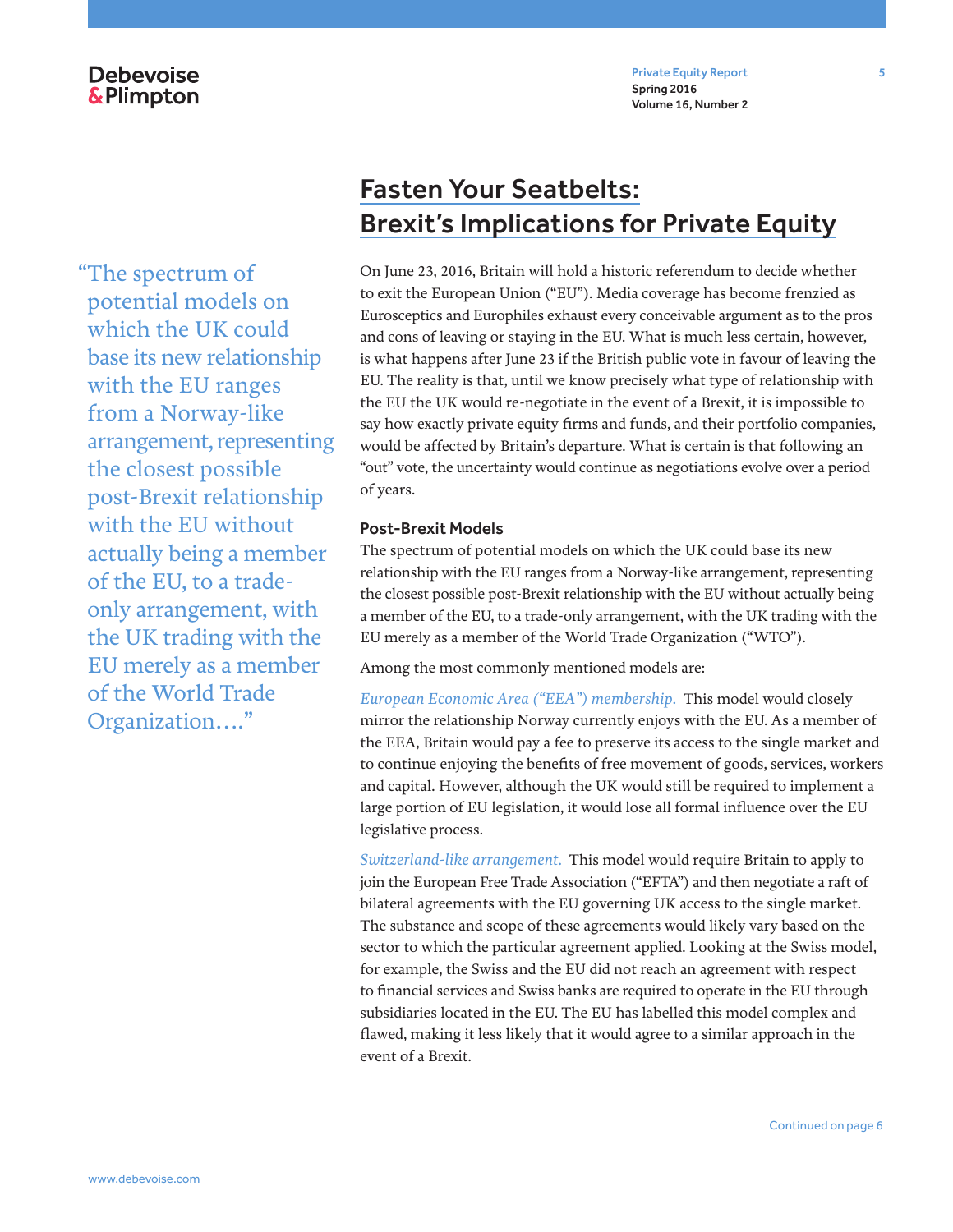Fasten Your Seatbelts: Brexit's Implications for Private Equity Continued from page 5

*Turkish model.* This model would mirror the customs union currently in place between the EU and Turkey. The UK would enjoy tariff-free access to the internal market for goods, but not with respect to services. Further, the UK's ability to enter into agreements with other countries without EU consent would be limited.

#### *Free trade agreements ("FTA").*

This model would mirror the recently negotiated FTA between Canada and the EU. In contrast to a customs union, entering into a FTA with the EU would not require the establishment of common external tariffs. As such, the UK would be free to impose different quotas and customs than those imposed by the EU on third-party countries. A potential issue with such an arrangement, however, is that FTAs are usually designed for trade in goods rather than services. This would mean, for example, that the UK's ability to export financial services to the EU might be significantly hindered.

*World Trade Organization.* This model, in which the UK would trade with the EU solely on the basis of being a WTO member, would mark the greatest departure from the current EU-UK relationship. Although EU law would no longer apply in the UK under this arrangement, Britain would lose the associated benefits of the internal market that it currently enjoys. As

an example, UK exports to the EU could face high tariffs and EU product standards would still need to be satisfied by exporters.

"Another consideration for private equity firms is the effect of a Brexit on their portfolio companies, from day-to-day governance to the ability to exit such investments."

### Shifting Regulatory Landscape

The European Alternative Investment Fund Managers Directive ("AIFMD") perhaps is the most fundamental European regulatory change impacting managers of private funds in recent memory. The AIFMD is an EU directive that aims to establish a harmonised regulatory and supervisory framework for fund managers (European and non-European) that manage and/or market alternative investment funds in the EU. Currently, there are significant differences between the AIFMD regime applicable to a European fund manager and the AIFMD regime applicable to a non-European fund manager.

A UK fund manager generally is required to be authorised by the UK Financial Conduct Authority to "manage an alternative investment fund." Such authorisation gives rise to more burdensome regulatory obligations than applied prior to the implementation of the AIFMD. The benefit of AIFMD authorisation is

allows for the marketing of a fund to "professional investors" across Europe without having to rely on national private placement regimes, *i.e.*, the UK fund manager only has to comply with one set of rules to market its European fund across Europe. The marketing passport currently is not available to a non-European fund manager, with the consequence that a non-European fund manager must navigate the divergent national private placement regimes when marketing a fund to European investors.

In the event of Brexit, and subject to the type of relationship negotiated between the UK and the EU, the position of the UK fund manager will need to be carefully considered both as to:

(i) the nature and scope of the regulatory regime that the UK fund manager is subject to. For example, will the UK fund manager face the same regulatory obligations as it currently faces?

Private Equity Report 6 Spring 2016 Volume 16, Number 2

that a UK fund manager may avail itself of a pan-European "marketing passport" in respect of its European funds. The marketing passport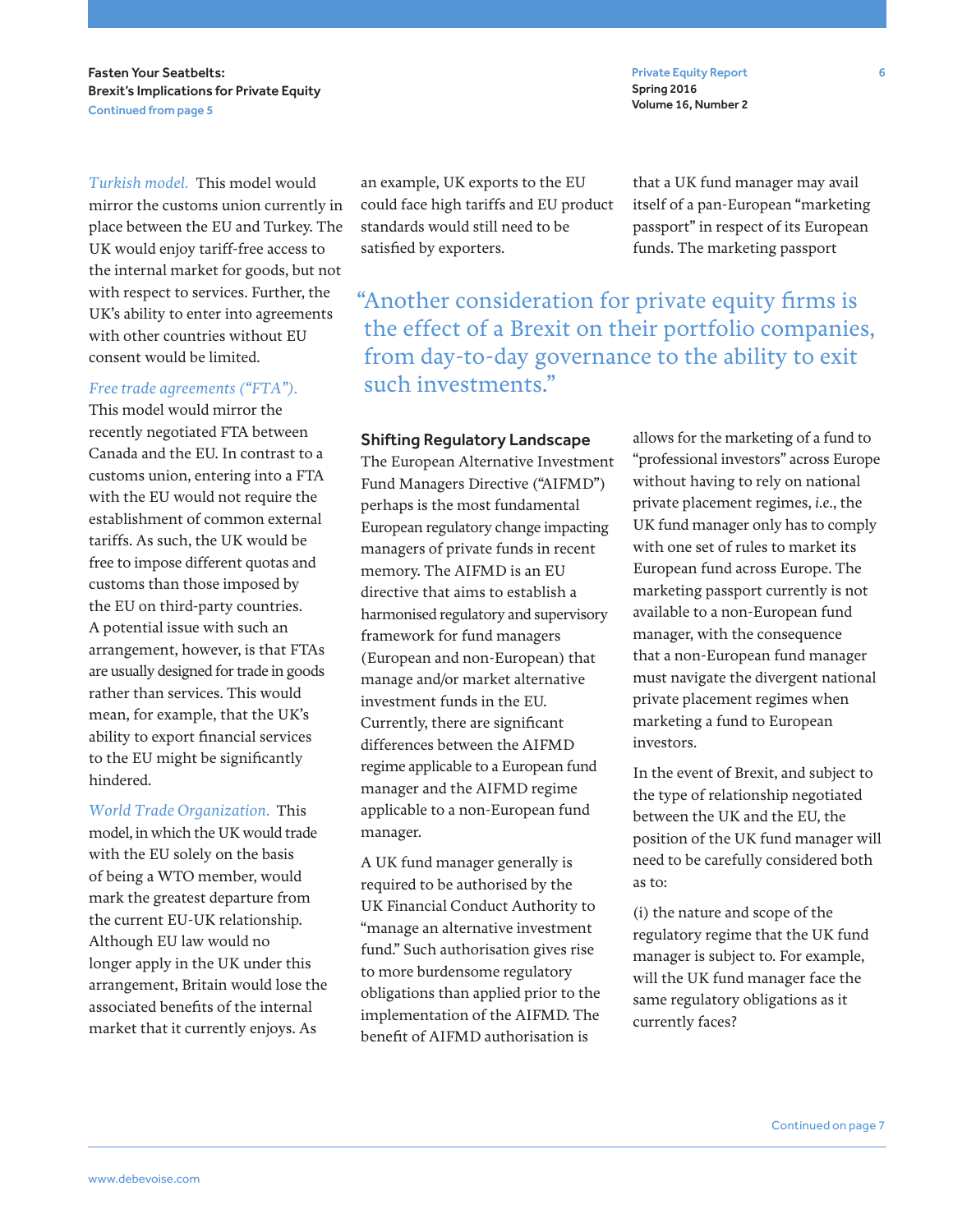Private Equity Report 7 Spring 2016 Volume 16, Number 2

Fasten Your Seatbelts: Brexit's Implications for Private Equity Continued from page 6

(ii) the type of access the UK fund manager will have, and the routes that need to be followed to gain access, to its European investor base. For example, will the UK fund manager be in a position to continue to use the AIFMD marketing passport?

## Operating and Exiting Investments Post-Brexit

Another consideration for private equity firms is the effect of a Brexit on their portfolio companies, from day-to-day governance to the ability to exit such investments.

An obvious concern would be a loss of access to the internal EU market and the consequent loss of free movement of goods, services, workers and capital. A business based in the UK that relies on European employees, for example, or that is heavily dependent upon the import or export of goods or services to or from the EU would be forced to consider how best to adapt as a result of any new barriers.

Key portfolio company contracts, such as financing agreements, may also be affected. Geographical definitions referencing the EU, force majeure clauses, material adverse change clauses and repayment events are just some of the terms that might need to be re-examined in light of a potential Brexit.

A Brexit might affect sponsors' own planned exits from their portfolio

companies. Currently, if companies want to offer shares to the public within the EEA or to list them on a regulated market, regulatory approval of their prospectus or equivalent securities offering document (if required) needs to be obtained in one member state alone. Following a Brexit, however, this principle of "mutual recognition" might no longer apply to UK companies, the result being that a company wanting to offer shares to the public in the UK or list on a UK exchange and elsewhere in the EEA would need to obtain approval of its prospectus by regulators in both locations. Firms looking to exit their investments via a listing on a regulated market post-Brexit would need to bear in mind these potential cost and timing implications.

In addition to the prospect that final post-Brexit arrangements disrupt sponsor plans for operating existing portfolio companies, sponsors will need to be prepared for the economic costs of uncertainty. It will take time for the issues arising from a Brexit to be resolved and, during the period of uncertainty, ordinary course operating and exit activities may be more challenging. Finally, a Brexit would put further short-term pressure on already fragile European economies, potentially affecting portfolio company business models more broadly.

#### **Conclusion**

The *immediate* impact of a Brexit is fairly certain. The UK would have to notify the European Council of its intention to leave, after which it would officially cease being a member state upon either the date of entry into an agreement with the remainder of the EU with regard to its exit terms or, failing that, automatically two years after notification, unless the European Council unanimously agrees to extend this period. What remains uncertain, however, is what form an exit agreement is likely to take and its effects on private equity firms' participation in the UK and EU markets. In practice, reaching an agreement on UK exit terms would likely be an extended process involving exhaustive negotiation that could well take longer than two years. Not until we know the precise terms of any agreement, however, will we truly appreciate the impact of a Brexit on businesses, including private equity firms, currently operating throughout the EU. Fasten your seatbelts.

#### Sally Gibson

sgibson@debevoise.com

David Innes dinnes@debevoise.com

Dominic Blaxill dblaxill@debevoise.com

Jake Grandison jgrandison@debevoise.com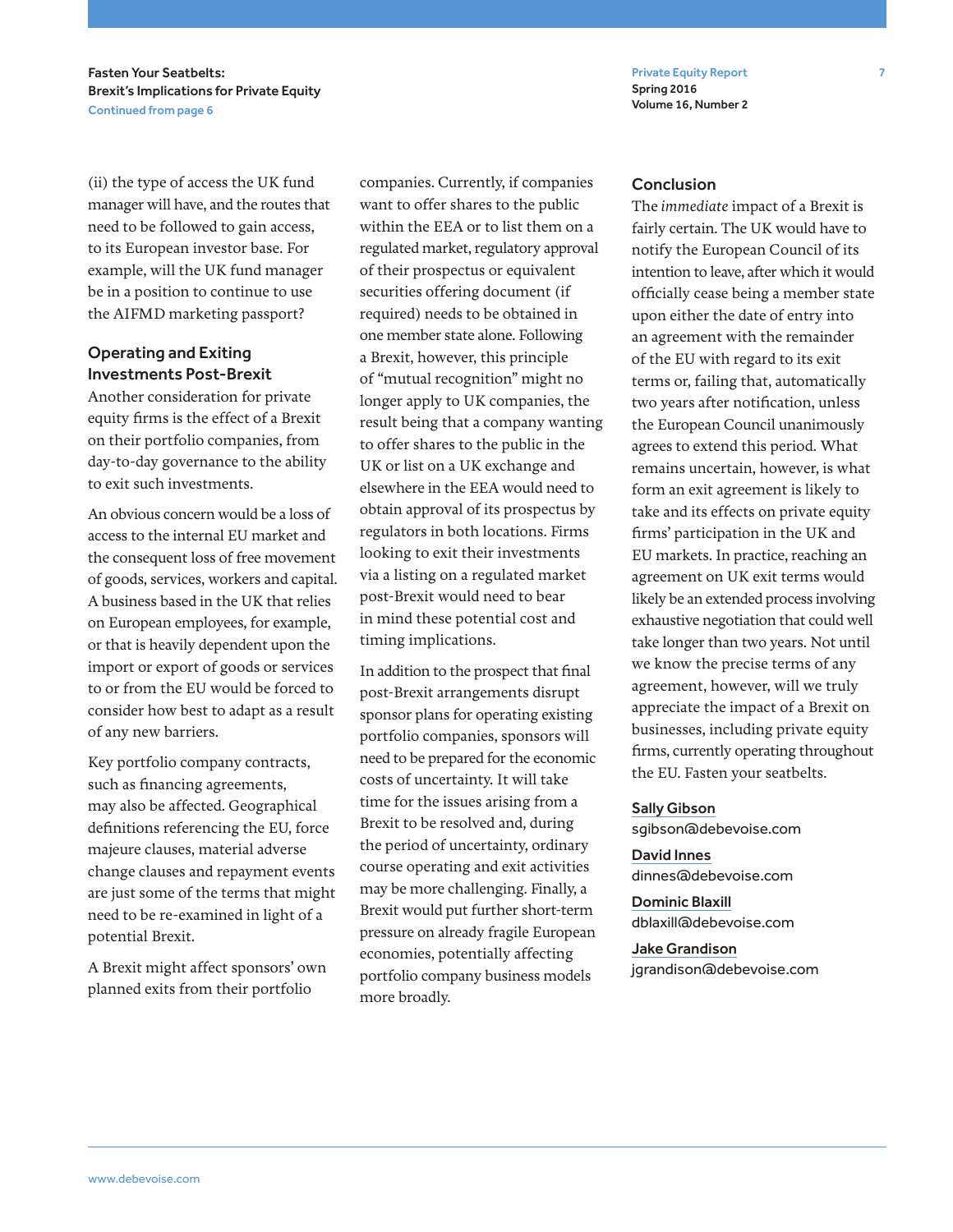Private Equity Report 8 Spring 2016 Volume 16, Number 2

## **Debevoise &Plimpton**

"In this article, we explain what registration rights are, why they matter, and the key issues on which private equity firms should focus as they structure these arrangements."

## Heading for the Exit? Be Sure Your Registration Rights Work

Successful exits are critical for private equity sponsors. A sale at an attractive valuation providing immediate liquidity is typically the cleanest and simplest path, but for some portfolio companies and in some markets an initial public offering ("IPO") will yield a better valuation—or may even be the only plausible path to exit. It can be a long road from the initial investment to an IPO. Smart financial sponsors nonetheless seek to lock in generous registration rights provisions at the time of the initial investment, when sponsor leverage is at its maximum and other shareholder constituencies with differing interests may not yet have developed, in order to maximize returns should an IPO turn out to be the best path to exit. Effective registration rights are even more important for sponsors that elect to take public company stock as consideration for sale of a portfolio company, a situation in which the selling sponsor often will not have control over the listed company but can find itself holding a block of stock large enough that registration rights are necessary to obtain an efficient exit from the position. In this article, we explain what registration rights are, why they matter, and the key issues on which private equity firms should focus as they structure these arrangements.

## What Are Registration Rights and Why Do They Matter?

Under the U.S. federal securities laws, a security may be offered and sold only pursuant to a registration statement filed with the U.S. Securities and Exchange Commission (the "SEC") under the U.S. Securities Act of 1933 or pursuant to an applicable exemption from such registration. Securities sold in transactions registered under the Securities Act may be freely sold into the public capital markets. Stock held by sponsors in portfolio companies, even after an IPO, is typically not registered and may not be freely sold. And public company stock received by financial sponsors in consideration for the sale of a portfolio company is also often not registered, or is otherwise subject to limitations on transfer as a "control security."

Registration rights ensure that an investor can sell previously unregistered securities freely into the public capital markets. They consist of contractual rights obligating a company to facilitate the public resale of previously unregistered securities through one or more transactions registered with the SEC. Registration rights are typically granted at the time of an investment in unregistered equity securities and may be housed in a dedicated registration rights agreement or another transaction document, such as a stockholder's agreement. They come in two flavors: "demand" rights, which permit an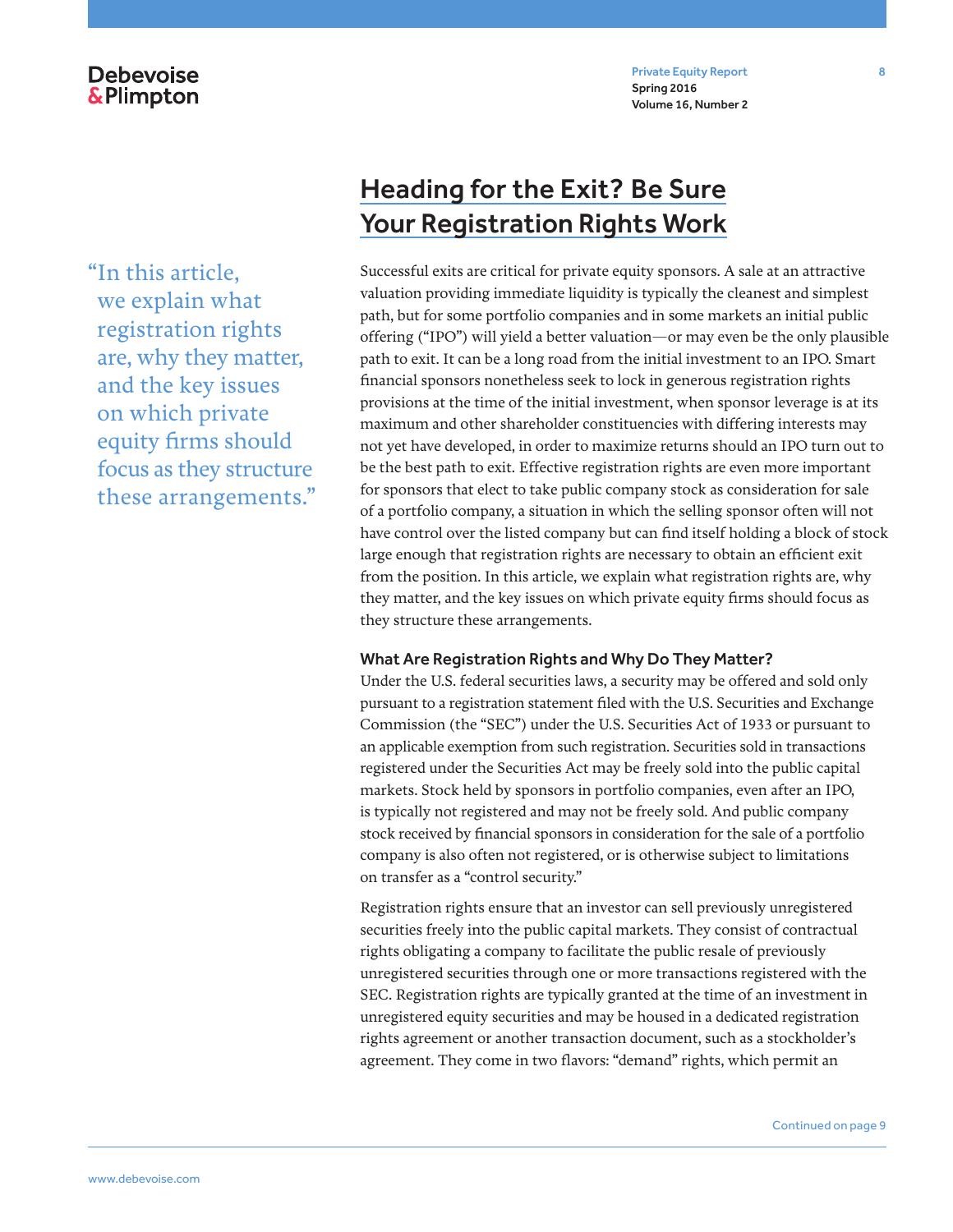Private Equity Report 9 Spring 2016 Volume 16, Number 2

Heading for the Exit? Be Sure Your Registration Rights Work Continued from page 8

investor to require a company to effectuate the registration of the investor's securities on an appropriate registration statement form under the Securities Act, and "piggy-back" rights, which permit an investor to require a company to include the investor's securities in a registration

sale limitations. Other exemptions from registration may be available. However, reliance on another exemption would limit the pool of potential investors to institutional and certain other sophisticated investors and typically causes purchasers to demand a "liquidity

"Customary registration rights contain a broad range of provisions that govern the frequency, timing and nature of an investor's ability to require a company to help facilitate its public sale of securities."

statement under which securities are registered for sale by the company or another investor. Demand rights may specifically permit an investor to require a company, if it is not already public, to effectuate an initial public offering or other public listing of its securities in order to facilitate the exercise of its registration rights in conjunction with or following the IPO.

In the absence of Securities Act registration, unregistered or otherwise restricted securities are most commonly sold pursuant to Rule 144 of the Securities Act. While useful, Rule 144 precludes the sale of restricted securities during an applicable holding period (which is either six months or one year, depending on the relevant facts) and subjects the sale of "control" securities (generally, securities held by a sponsor that also has a seat on the board or owns 10% or more of the company's stock) to volume and manner of

discount" on the purchase price since the securities will be "restricted" in the hands of the purchaser.

Getting Registration Rights Right Customary registration rights contain a broad range of provisions that govern the frequency, timing and nature of an investor's ability to require a company to help facilitate its public sale of securities. Negotiation dynamics around key registration rights provisions are informed by the investor's desire to preserve the right to effectuate numerous (and potentially rapid) sales, and the company's desire for orderly public dispositions of securities that minimize interference with ordinary course business and capital-raising activities.

## *Is Your Security a "Registrable*

*Security"?* A threshold question is whether the security held by an investor falls within the scope of the registration rights. Registration rights are typically limited to securities that are thought to "need" them in order to achieve liquidity. An investor will want to ensure that registrable securities remain so at least until the investor is able to resell the securities under Rule 144 without limitation (*e.g.*, until any applicable holding period has fallen away and until the securities it holds cease to be "control" securities).

### *General Limitations – Size, Frequency and Scope.* An investor's natural

inclination is to negotiate for openended registration rights that permit unlimited and frequent registrations of as many or as few securities as desired. From the company's perspective, limiting the number or frequency of registrations (or "takedowns" under a shelf-registration statement) during a given period (or in the absolute) and setting a minimum number of securities with respect to which registration rights may be exercised helps to limit management distraction (especially management's participation in "roadshows" and other marketing efforts) and the investment of company resources. These types of limitations could have a significant restrictive effect on an investor's ability to effectively and timely monetize its investment. Sponsors should consider whether the proposed restrictions unreasonably impair their ability to achieve investment goals and are appropriately tailored relative to the number and value of the securities held. Specifically, sponsors should review whether registration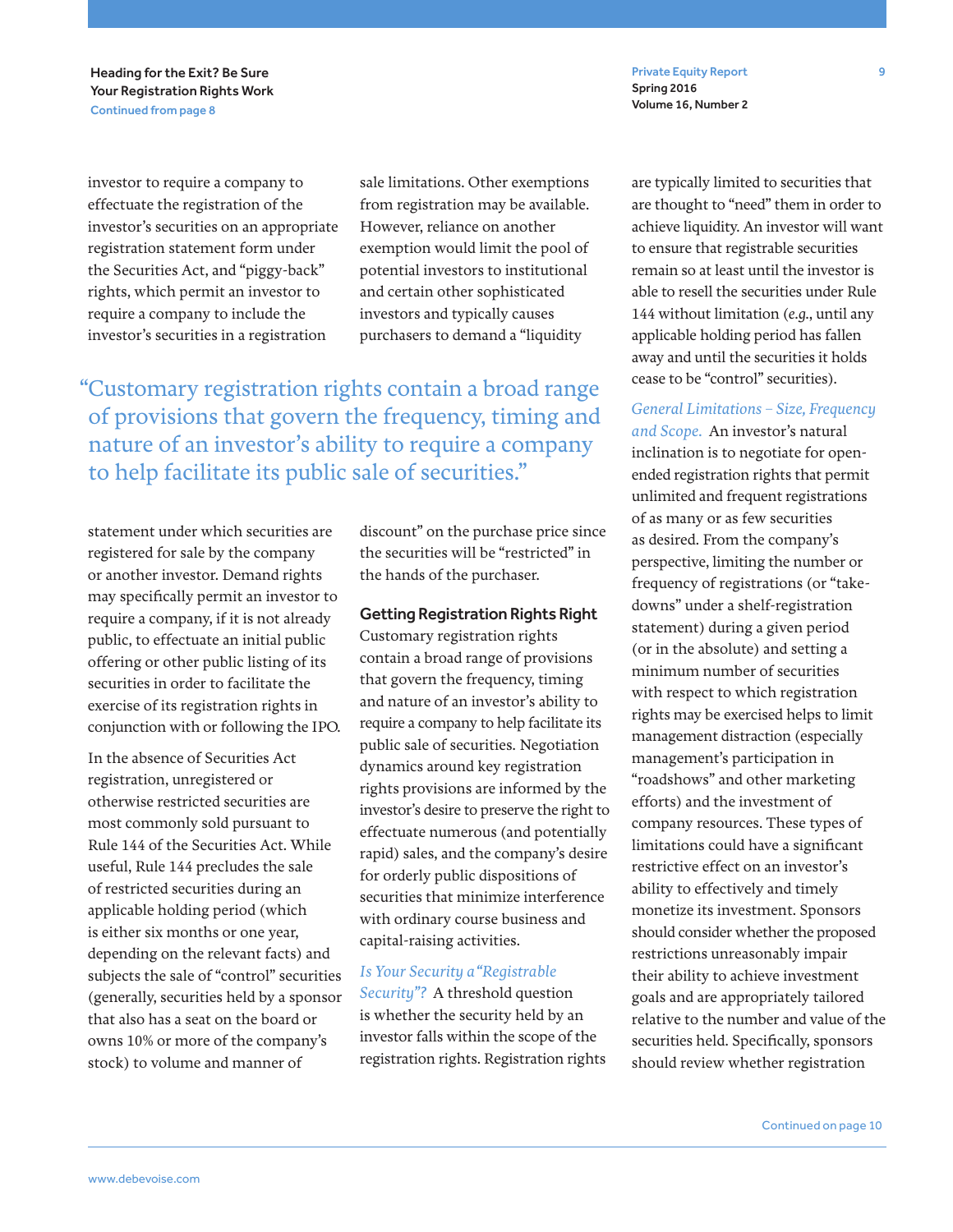Heading for the Exit? Be Sure Your Registration Rights Work Continued from page 9

Private Equity Report 10 Spring 2016 Volume 16, Number 2

rights fall away after a date certain or following the occurrence of certain events (*e.g.*, the registrable securities outstanding fall below a certain numerical or fair market value threshold) and whether the fall away trigger aligns with the sponsor's investment horizon.

*Cutting Back the Piggies.* As noted above, piggy-back rights allow an investor to have its securities included in a registration statement for the offer and sale of securities initiated by the company or another investor. Typically, only larger holders receive demand registration rights, while

"Getting registration rights right can mean the difference between a highly successful investment and a frustrating hit to internal rates of return caused by a delayed exit."

#### *Suspension Periods – How Often and*

*for What?* Registration rights will customarily provide a company with the right to suspend or postpone a requested registration (or shelf takedown request) under certain circumstances, most commonly when the company would be required to publicly disclose material nonpublic information prematurely. Understandably, the company will want to reserve the authority to suspend the registration and prevent premature disclosure of that information. However, a company's ability to suspend a registration is typically cabined by frequency and duration limitations on the suspension period. Sponsors should focus on these provisions to be certain the company is not able to effectively block its ability to sell during favorable market windows.

piggyback rights are granted to a broader group. However, market demand may not be sufficient to absorb all shares proposed to be offered and sold. Further, while market demand may be sufficient to absorb the offered shares, the market clearing price may be depressed and the subsequent trading price of the securities may be negatively affected if the size of the offering is not calibrated appropriately. Registration rights typically contain a mechanism intended to address this situation in marketed offerings whereby some number of shares may be eliminated from an offering. This mechanism, by which shares are "cutback" according to a stipulated priority, is typically initiated at the direction of the underwriter for the offering with the type of offering and identity of the party initiating the registration

or offering usually dictating the level of priority into which an investor's shares fall. If a registration statement is filed by the company for a primary offering of its shares, it would be typical for the company's shares to have first priority over piggy-backing investors. Similarly, in the case of a demand registration, the demanding holder would typically receive top priority. If several large investors hold relatively equivalent numbers of registrable securities, it would also be common for the securities owned by those investors to be grouped together for purposes of a cutback to facilitate a more orderly approach to marketed secondary transactions.

*Lock-Ups – How Long and for Which Transactions?* Parties to registration rights agreements are generally required to execute a lock-up agreement (especially investors with significant holdings). These agreements will block sales of securities around the time of underwritten sales of the company's equity securities, including sales made in connection with an IPO and secondary sales. Sponsors need to be careful that lock-ups do not impede the ability to opportunistically sell into open-market windows, especially given the potential interaction with suspension periods as described above.

*Facilitating Block Sales.* Once a company has achieved a certain "seasoned" status, it may no longer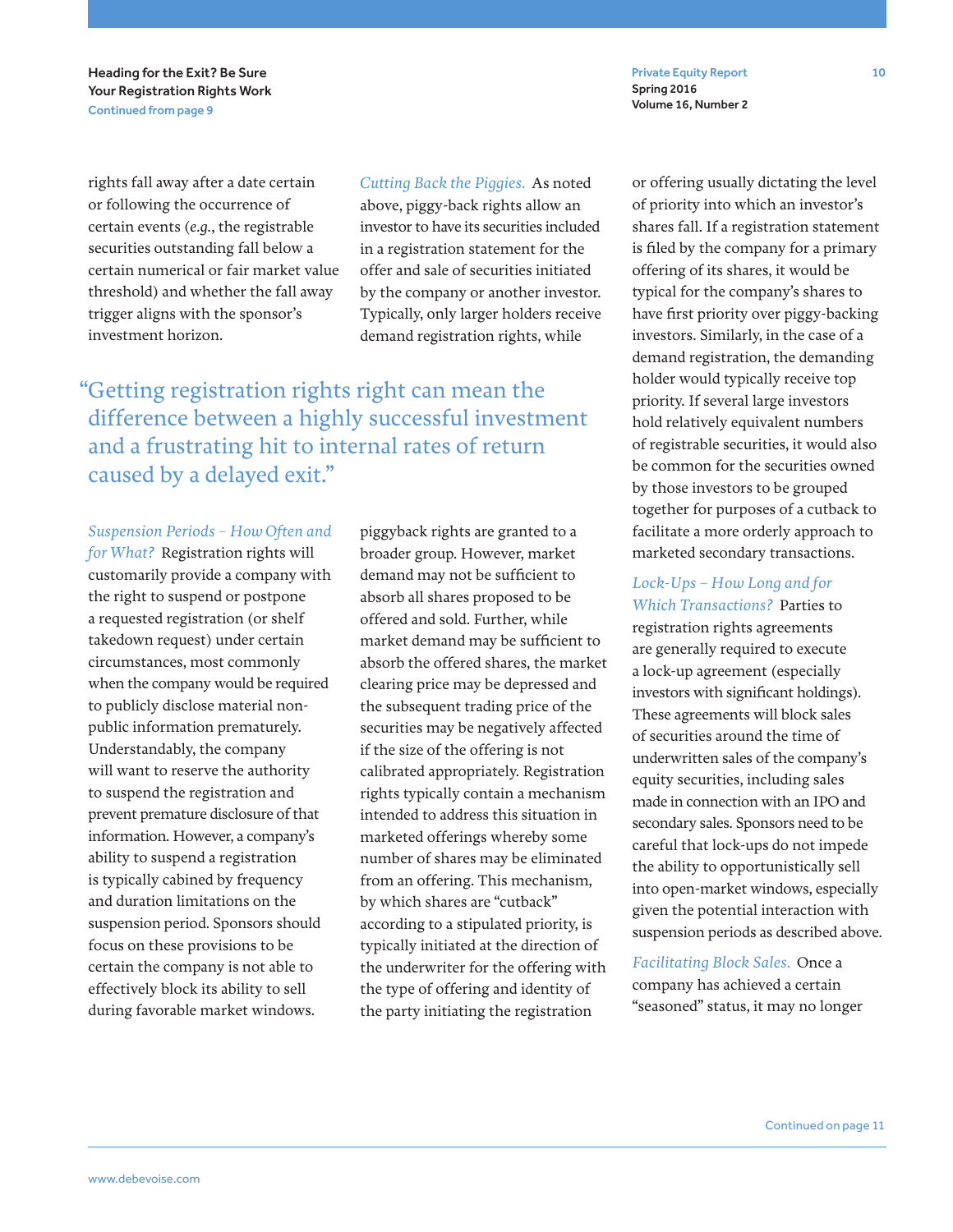Private Equity Report 11 Spring 2016 Volume 16, Number 2

Heading for the Exit? Be Sure Your Registration Rights Work Continued from page 10

be necessary to conduct extensive (or any) marketing efforts in connection with an SEC-registered distribution of shares. Without the drag of a marketing process, an investor may be able to efficiently and quickly sell a large number of shares by arranging for the acquisition of a block of shares through a registered "bought deal" or "block sale." These transactions are common among investors focused on hitting short market windows (*e.g.*, an investor could require a company to file an automatically effective shelf registration statement on Form S-3 and immediately thereafter execute a block sale under that shelf). Many registration rights agreements do not adequately or explicitly contemplate these types of transactions as market practice has generally outpaced registration rights technology. In order to

retain the flexibility to facilitate effective and timely execution, these provisions should be drafted with consideration given to the nature and timing (if any) of piggyback notices that a demanding investor must deliver to nondemanding holders when contemplating a block sale of securities. Similarly, with speed integral to the success of block sales, investors should also consider how soon following a demand in respect of a block sale the company must file the registration statement and make other SEC filings necessary to effectuate the transaction.

#### Summing It Up

Getting registration rights right can mean the difference between a highly successful investment and a frustrating hit to internal rates of return caused by a delayed exit. Buried beneath the legal detail are key business judgments, and

the time to make them is early when the sponsor is able to shape the playing field most effectively with an eye to a successful exit.

#### Matthew E. Kaplan

mekaplan@debevoise.com

Eric T. Juergens etjuergens@debevoise.com

Lauren M. Isaacson lisaacson@debevoise.com

## Recent Awards and Recognitions

#### May 31, 2016

Debevoise Insurance Group Again Wins 2016 *Chambers USA* Award for Excellence

#### May 18, 2016

Partner John Kiernan Elected President of the New York City Bar Association

#### April 20, 2016

Christopher Updike Named "Outstanding Young Restructuring Lawyer" by *Turnarounds & Workouts*

#### April 15, 2016

Debevoise Wins *Who's Who Legal* Award for New York Firm of the Year

#### April 11, 2016

Partner Jim Pastore Recognized in *Cybersecurity Docket's* Incident Response 30

#### April 4, 2016

Partner Nicole Levin Mesard Elected as 2016 Fellow to the American College of Real Estate Lawyers

#### March 30, 2016

Two Debevoise Partners Named "Rising Stars" by *Law360*

#### March 25, 2016

M. Natasha Labovitz Named a "Dealmaker of the Year" by *The American Lawyer*

#### March 1, 2016

Debevoise Named "Law Firm of the Year in North America (Transactions)" as part of the 2015 *Private Equity International Awards*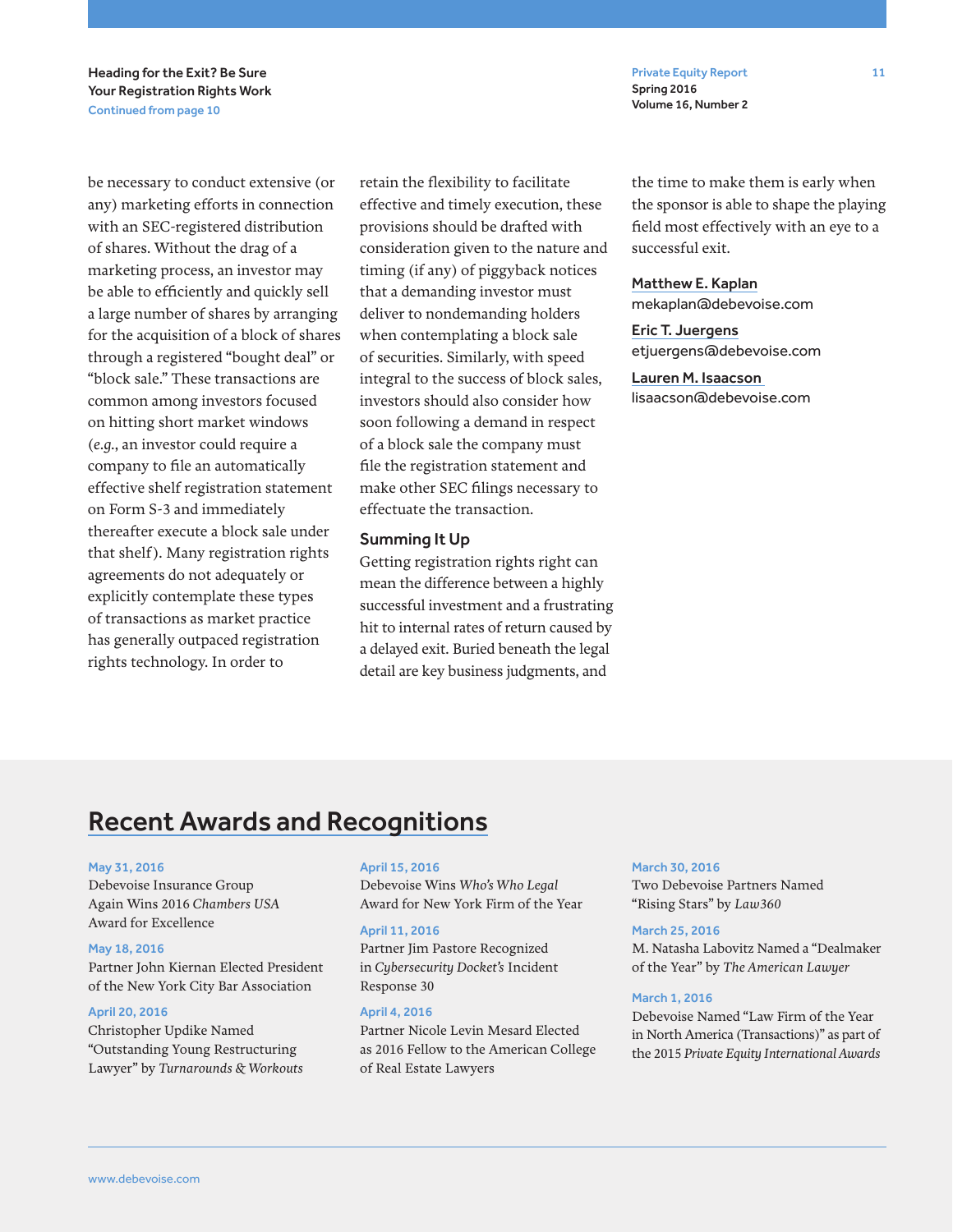Private Equity Report 12 Spring 2016 Volume 16, Number 2

**Debevoise &Plimpton** 

"The Court's decision is somewhat difficult to reconcile with the applicable statutory and regulatory authority."

## Latest *Sun Capital* Decision Clouds Controlled Group Analysis

The continuing *Sun Capital* saga took another sharp turn on March 28, 2016, as the District Court in Massachusetts held that two separate, but affiliated, private equity investment funds—each of which held less than a controlling interest in one of its bankrupt portfolio companies—are jointly and severally liable for the unfunded pension liabilities of the portfolio company.

The Court's decision is somewhat difficult to reconcile with the applicable statutory and regulatory authority. Although the facts on which the decision relies could be argued to be equally applicable to any funds that choose to invest in a target together—even funds of unaffiliated private equity sponsors that join in a club deal—we believe statements made by the Court indicate the decision at least should be limited to actions taken in unison by affiliated funds. Of course, this is cold comfort to most private equity firms using parallel fund structures.

#### **Background**

Two separate funds managed by Sun Capital Partners (Sun Capital's Fund III and Fund IV) invested in a portfolio company called Scott Brass. Fund III (actually two parallel funds, although no decision in the case has ever held this to be an important distinction) held a 30% interest in the investment, while Fund IV held a 70% interest. Scott Brass incurred a \$4.5 million withdrawal liability when it went bankrupt and terminated its active participation in a multiemployer pension plan. Under the U.S. Employee Retirement Income Security Act of 1974 ("ERISA"), that liability can be enforced against any member of the "controlled group" of entities that includes the employer. The pension plan sought recovery from Fund III and Fund IV, arguing that the funds were part of the controlled group of entities that included the employer, Scott Brass.

There are two essential elements to controlled group liability under ERISA:

- the entities in the group must be engaged in a "trade or business"; and
- they must be under "common control."

A separate decision by the First Circuit Court of Appeals in 2013 addressed the "trade or business" prong of the ERISA controlled group liability test. $1$ The March 28 decision addresses the "common control" prong of the test.

Prior to the March 28 decision, the "common control" prong of the test appeared to involve a reasonably straightforward application of well-developed tax principles. ERISA Section 4001(b) provides that

<sup>1.</sup> See *Debevoise & Plimpton Private Equity Report*: The Sun Capital Case: Does It Affect the Taxation of Your Private Equity Fund's Gain? (Fall 2013), available at http://privateequityreport.debevoise.com/the-private-equity-report-fall-2013-vol-13-number-4/the-sun-capitalcase-does-it-affect-the-taxation\_\_.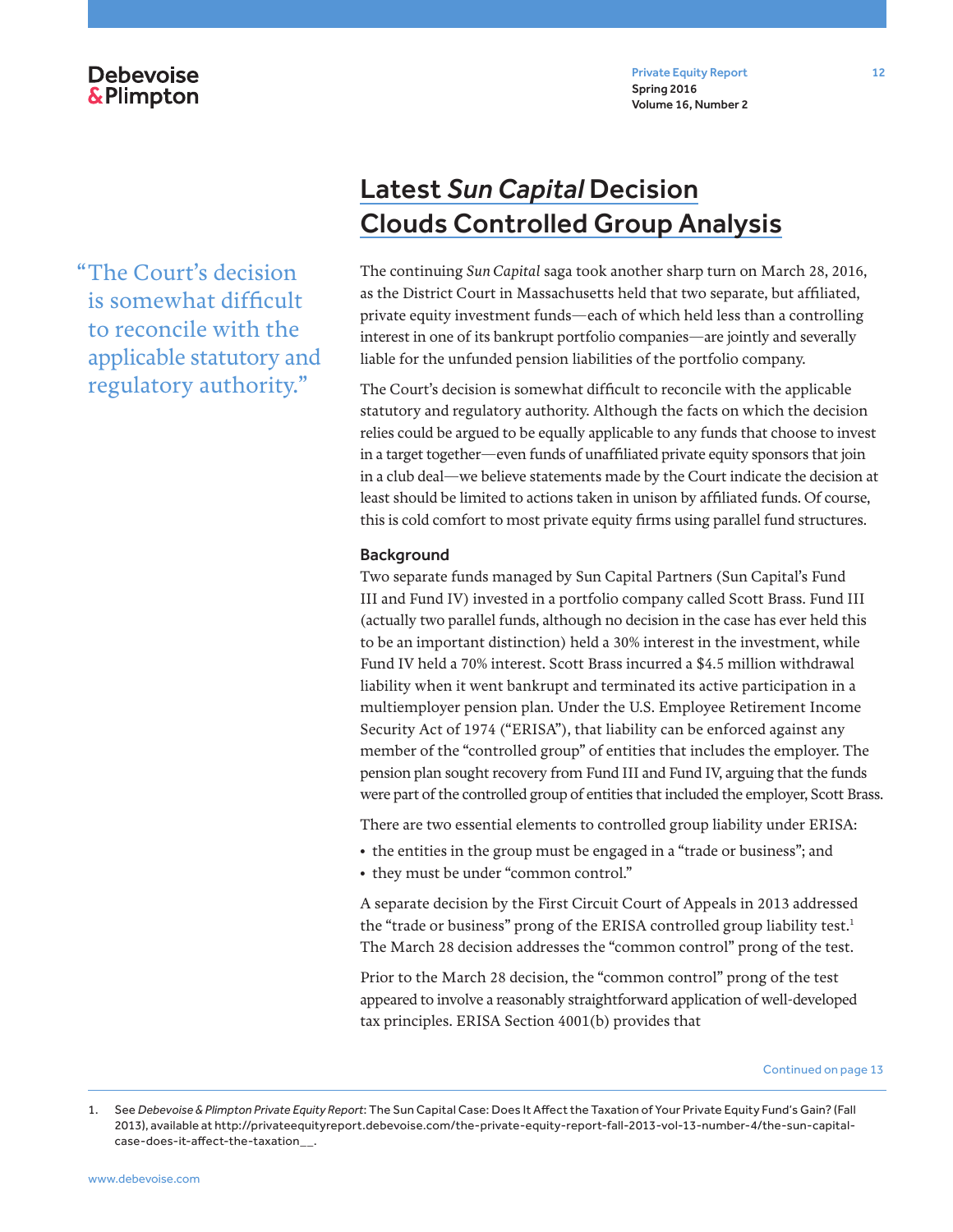Private Equity Report 13 Spring 2016 Volume 16, Number 2

Latest Sun Capital Decision Clouds Controlled Group Analysis for Private Equity Funds Continued from page 12

> under regulations prescribed by the [Pension Benefit Guaranty Corporation ("PBGC")], all employees of trades or businesses (whether or not incorporated) which are under *common control* shall be treated as employed by a single employer and all such trades and businesses as a single employer. The regulations prescribed under the preceding sentence *shall be consistent and coextensive with regulations prescribed for similar purposes by the Secretary of the Treasury under section 414(c)* of [the U.S. Internal Revenue Code (the "Code")].2

Section 414(c) of the Code and the related regulations apply a formulaic test. The test provides that any parent or subsidiary that sits in an 80% or greater ownership chain is deemed to be under common control (the "414 Ownership Principles"). Under these principles, ownership is measured, in the case of a corporation, by vote or value, and in the case of a partnership, by capital or profits.

## The Court Discovers a "Partnership-In-Fact"

There was no question, as a factual matter, that Fund III and Fund IV each held less than an 80% ownership interest in Scott Brass, and therefore were not under "common control" based on this formulaic test. However, the Court viewed the use of this "bright-line ownership-based test" as being in "tension with the purposive

approach of" ERISA. Instead, the Court found that the funds had created a deemed "partnership-in-fact" directly above their investment in Scott Brass. By deeming a partnership to exist between the two funds, the Court was able to conclude that each fund was "jointly and severally liable" for the bankrupt entity's multiemployer withdrawal liability.

We believe that the Court's finding that a deemed partnership somehow existed can be viewed, generously, as artificial and, perhaps less generously, as intended to reach a desired result. Although the decision uses the word "clear" multiple times in concluding that a partnership-in-fact existed, the decision does not establish any clear rules to establish how a partnershipin-fact is to be found (in this case, or in the next one). While observing that "the record is not clear on the precise scope" of the partnershipin-fact between Fund III and Fund IV—including which portfolio companies were covered—the Court determined that "it was clear beyond peradventure that a partnership-infact existed sufficient to aggregate the Funds' interests and place them under common control with Scott Brass." The Court reached this conclusion based on the facts that the funds (1) were not passive investors, brought together by happenstance, (2) had jointly invested using the same structure in five prior investments over four years, and (3) engaged in joint activity in

deciding to invest. The Court's determination was apparently also influenced by the fact that, while the funds were organizationally separate, there was "no meaningful evidence of independence in their relevant co-investments." The Court also noted, without indicating the weight afforded to such fact, that all of the affiliated funds "were formally independent entities with separate owners but ultimately made their decisions under the direction of [the same two individuals]."

In declining to follow the 414 Ownership Principles to the letter, the Court instead adhered to the principle that ERISA "is a statute that allows for and may in certain circumstances require, the disregard of [organizational] formalities." The Court asserts that the question of "organizational liability is not answered simply by resort to organizational forms, but must reflect the economic realities of the business created by [the funds]." While recognizing that this view appears to create an inconsistency in the law, the Court invites "the relevant political actors" to consider "whether their enactments can be better harmonized by statute and/or regulation."

## A Possibly Broad and Definitely Confusing Decision

On its face, the decision is maddeningly frustrating. As we noted at the outset, the facts on which the decision relies could be argued to be equally applicable to any funds that choose

<sup>2.</sup> Emphasis added.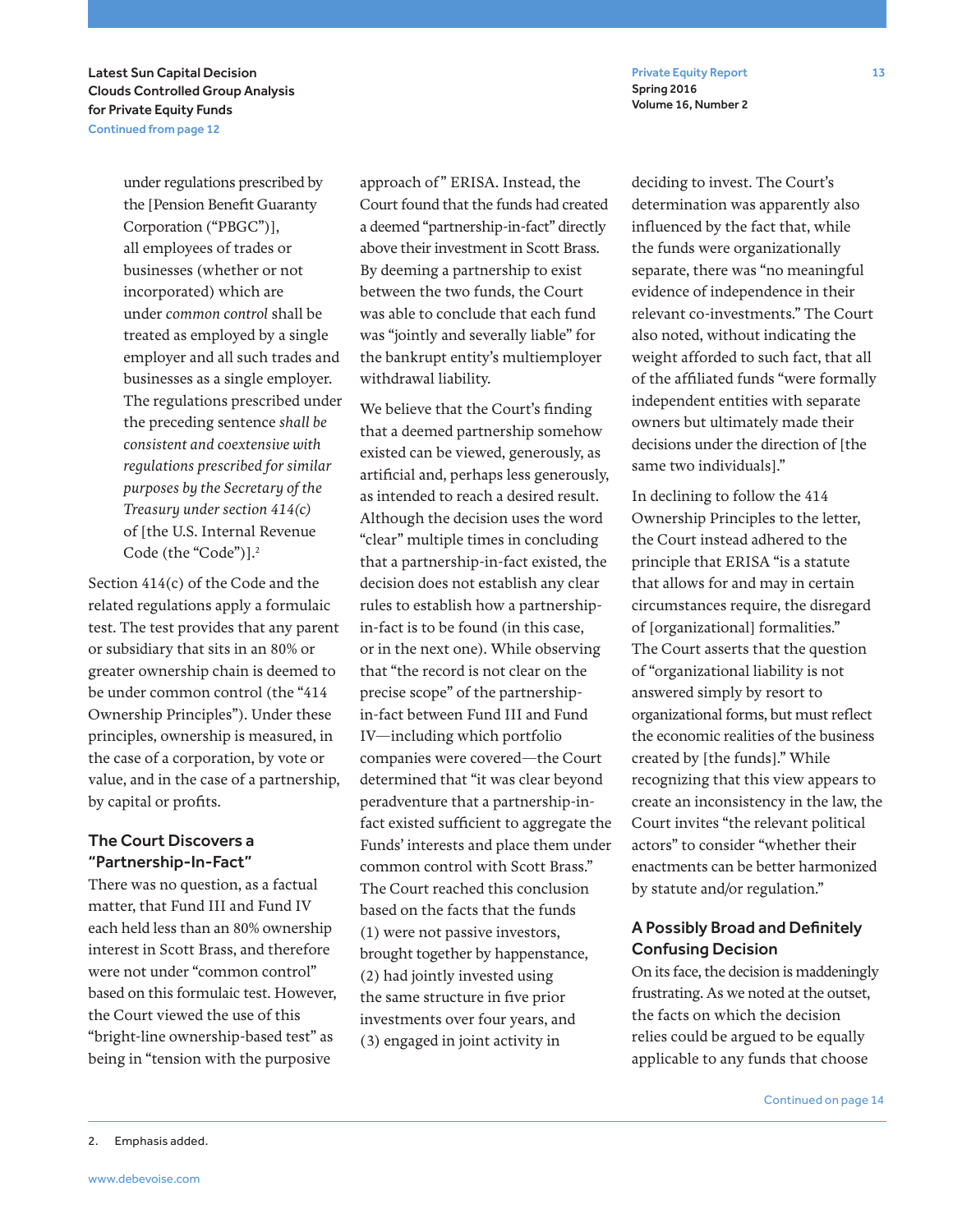Private Equity Report 14 Spring 2016 Volume 16, Number 2

Latest Sun Capital Decision Clouds Controlled Group Analysis for Private Equity Funds Continued from page 13

to invest in a target together—even funds of unaffiliated private equity sponsors that join in a club deal. Although this is cold comfort to most private equity firms, at least one can point to several statements made by the Court that indicate that the decision should be limited to actions taken in unison by *affiliated*  funds. For example, the Court stated "the record shows that the 70/30 split does not stem from t*wo independent funds*<sup>3</sup> choosing, each for its own reasons, to invest at a certain level." The Court also found no evidence of "disagreement between Sun Fund III and Sun Fund IV over how to operate [Scott Brass], as might be expected from independent members actively managing and restructuring an individual concern." Moreover, the Court found that the interposition of an intermediate holding limited liability company above the operating entity to permit each of the funds to stay below the threshold ownership required under the 414 Ownership Principles "is likewise a choice that shows an identity of interest and unity of decision-making between the Funds rather than independence and mere incidental contractual coordination." Finally, the Court concluded that the goals expressed as justifying the bifurcated ownership structure were perceived as "top-down decisions to allocate responsibility jointly."

It also is difficult to understand how the Court's finding that a partnershipin-fact exists leads to the conclusion

that the two funds are jointly and severally liable for the withdrawal liability. The Court determined that there is not a singular partnership between the two funds that covers all their activities and investments. Moreover, if there were such a deemed partnership between the funds, each of the funds would own less than 80% of such partnership. Yet the decision seems to say that all the investments of each of the two funds are exposed to the bankrupt portfolio company's obligation to the multiemployer plan. We believe that this apparent inconsistency can be reconciled only if one takes the view (as the multiemployer pension plan appears to have argued before the Court) that the funds are liable for the pension obligations because they are general partners (as opposed to limited partners) of the partnership-in-fact. While this distinction is not expressly stated in the holding, the Court stated that, "if such a partnership existed, it would have complete ownership of [Scott Brass], be commonly controlled with [Scott Brass], and, if it is also a trade or business, pass withdrawal liability to the Sun Funds *as its partners*."4 Thus, it is reasonable to conclude that the Court's analysis was that the two funds created a general partnership that was the common parent of Scott Brass under the 414 Ownership Principles, with respect to which the two funds were deemed to have unlimited liability, not under the 414 Ownership

Principles, but rather as general partners under common partnership pass-through liability principles.

### What's Next?

It is unclear how the rationale of the decision will fare on appeal. The Court's decision to interpose a deemed partnership could be challenged as inconsistent with the Congressional mandate to follow the 414 Ownership Principles. In addition, the Court's rationale effectively (and potentially permanently) guts a prior holding of the First Circuit in the same case, namely that fund sponsors should be able to initially structure their investments so as to avoid incurring these liabilities. On the other hand, one can read the First Circuit's 2013 *Sun Capital* decision to be sympathetic to the result in this case. It is possible that the First Circuit would instead choose to accept the District Court's analysis as described above. If so, hopefully the First Circuit will provide greater clarity on when a partnershipin-fact may or may not be found.

#### Lawrence K. Cagney

lkcagney@debevoise.com

Jonathan F. Lewis jflewis@debevoise.com

Charles E. Wachsstock cewachsstock@debevoise.com

Franklin L. Mitchell fmitchell@debevoise.com

4. Emphasis added.

<sup>3.</sup> Emphasis added.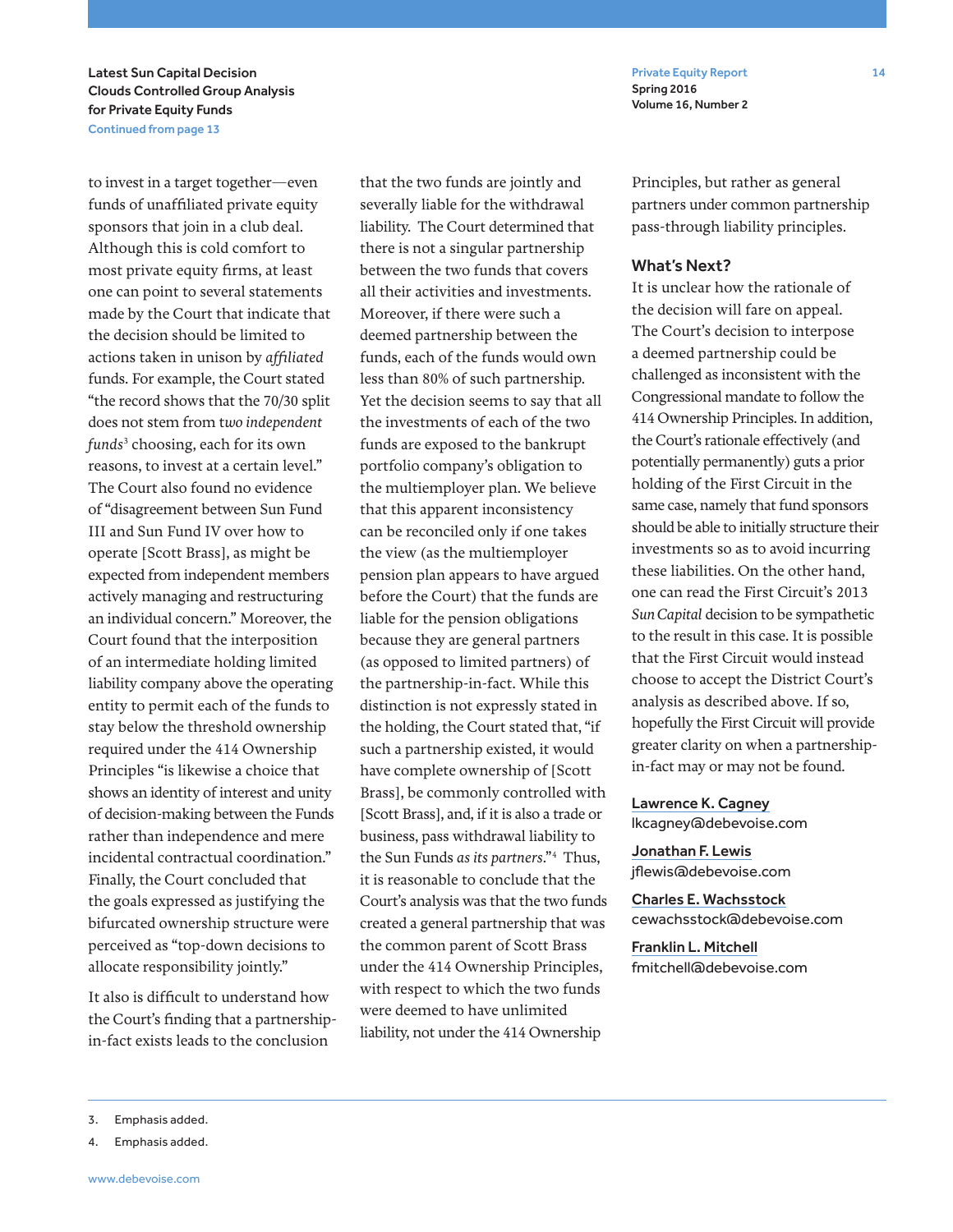## **Debevoise &Plimpton**

Private Equity Report 15 Spring 2016 Volume 16, Number 2

"The minimum requirements of the proposed rules apply only to PE Managers with total consolidated assets of \$1 billion or more, not counting any non-proprietary assets."

## New Incentive Compensation Rules: Implications for Private Equity Firms

The U.S. Securities and Exchange Commission (the "SEC")has been working together with other U.S. federal financial regulators since 2011 to issue regulations under Section 956 of the U.S. Dodd-Frank Wall Street Reform and Consumer Protection Act of 2010 that would restrict incentive compensation practices in an effort to curb "inappropriate" risk-taking at banks, broker-dealers, investment advisers and other covered financial institutions ("CFIs"). In late April and early May of this year, the SEC and several other agencies released revised proposed rules to implement Section 956.1 The SEC's version of the proposed rules provides detail that applies specifically to investment advisers including advisers to private equity funds ("PE Managers") and other private funds—and to broker-dealers. The proposed rules differ significantly from the original rule proposals issued in 2011.

### Will the Proposed Rules Apply to All PE Managers?

No. The minimum requirements of the proposed rules apply only to PE Managers with total consolidated assets of \$1 billion or more, not counting any nonproprietary assets. (In other words, third-party assets under management by the PE Manager are not included in consolidated assets for this purpose, even if GAAP requires those assets to be consolidated onto the PE Manager's balance sheet.) PE Managers with total consolidated assets of less than \$1 billion are not subject to the proposed rules at all.

The more stringent provisions of the proposed rules would apply to PE Managers with \$50 billion or more in total consolidated assets. However, we are not aware of more than a handful of private equity firms meeting that threshold.<sup>2</sup>

### What Are Highlights of the Proposed Rules?

Highlights of the proposed rules applicable to any PE Manager with total consolidated assets between \$1 billion and \$50 billion are as follows:

• nonproprietary assets are not included in the determination of asset thresholds, even if reflected on the consolidated balance sheet, exempting all (or almost all) PE Managers—other than those controlled by bank holding

<sup>1.</sup> See Debevoise Client Update, Compensation Practices at Financial Institutions Targeted: Proposed Incentive Compensation Rules Aim to Curb Excessive Risk-Taking, at http://www.debevoise.com/~/media/files/insights/publications/2016/04/20160426c\_compensation\_ practices\_at\_financial\_institutions\_targeted.pdf.

<sup>2.</sup> For a detailed discussion of the requirements applicable to CFIs with \$50 billion or more in total consolidated assets, please see the Debevoise Client Update referenced in note 1 above. For these larger institutions, the proposed rules: require the deferral of 40-60% of incentive compensation for 3-4 years *after* the end of a performance period (or for 1-2 years where the performance period is 3 years or more); prescribe new requirements on the form of deferred compensation; subject a broader pool of executives and significant risk-takers of the institution to these more stringent provisions; prohibit accelerated vesting of deferred awards; impose a new seven-year post-vesting clawback; circumscribe the use of certain performance measures; and prohibit hedging, among other new requirements.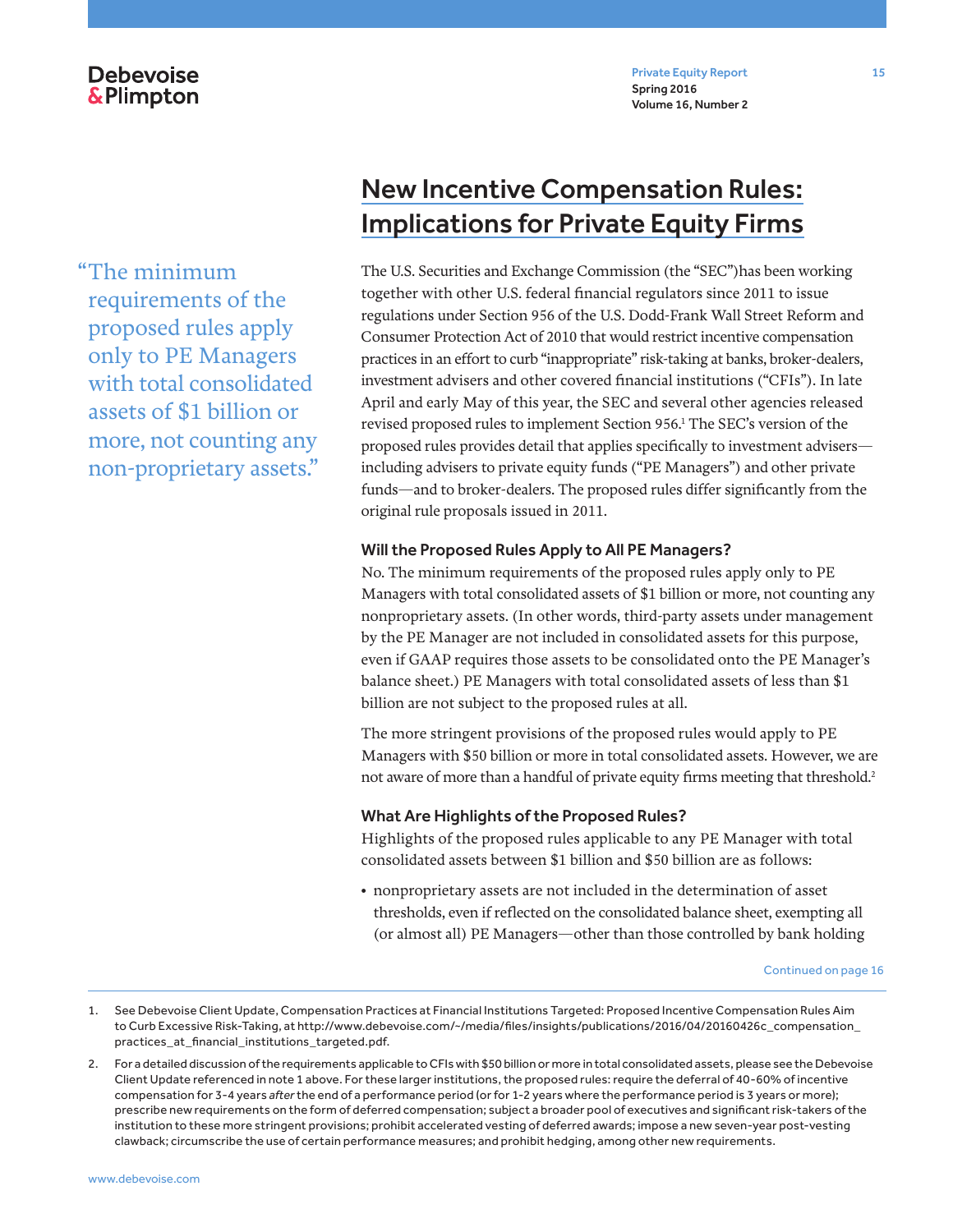New Incentive Compensation Rules: Implications for Private Equity Firms Continued from page 15

Private Equity Report 16 Spring 2016 Volume 16, Number 2

companies—from the more exacting requirements of the rules and many PE Managers from the proposed rules altogether;

- in determining incentive compensation to be awarded for all employees and directors, covered PE Managers must (1) take into account both financial and nonfinancial risk-based measures and (2) subject these awards to risk adjustments, which may prove difficult to implement for standard carried interest arrangements;
- although reporting obligations are curtailed from the 2011 proposal, the proposed rules contain expanded recordkeeping requirements; and
- new corporate governance procedures are mandated, which (among other things) may require covered PE Managers to establish a board-level compensation oversight function.

The proposal contemplates a fairly lengthy transition period and a significant "grandfathering" provision. Final rules will become effective on the first day of the first calendar quarter that begins at least 540 days after the final rule is published, and the proposed rules would not apply to any incentive compensation plan with a performance period that began before the effective date of the final rules. Similar transition periods apply when a PE Manager first becomes subject to the rules.

## How Are Covered PE Firms Determined Under the Proposed Rules?

CFIs under the Dodd-Frank Act include, among other institutions, investment advisers, as defined under the U.S. Investment Advisers Act of 1940 (the "Advisers Act"), whether or for broker-dealers and investment advisers generally would apply the rules on an entity-by-entity basis, although (1) advisers that are treated by the SEC as a single investment adviser because they are operationally integrated may be aggregated and (2) broker-dealers and investment advisers that are

"[T]he proposed rules apply both to registered investment advisers and to 'exempt reporting advisers' and other international firms (including those based outside of the United States) operating under various Advisers Act exemptions."

not the investment adviser is required to register under the Advisers Act. Thus, the proposed rules apply both to registered investment advisers and to "exempt reporting advisers" and other international firms (including those based outside of the United States) operating under various Advisers Act exemptions.

The proposed rules introduce a new categorization framework with three asset levels to tailor prohibitions to the size of each institution. The three tiers are as follows: *Level 1*, CFIs with total consolidated assets greater than or equal to \$250 billion; *Level 2*, CFIs with total consolidated assets greater than or equal to \$50 billion and less than \$250 billion; and *Level 3,* CFIs with total consolidated assets of greater than or equal to \$1 billion and less than \$50 billion. The SEC's regulatory regime

considered subsidiaries of bank holding companies will be tagged with the consolidated asset level of the parent.

In welcome news for our PE Manager clients, as noted above, the newly proposed rules clarify that, for investment advisers only, nonproprietary assets (such as client assets under management) are *not* included in determining the adviser's total consolidated assets. This means that private fund assets and other assets under management that are consolidated into a PE Manager's balance sheet will not be counted in determining average total consolidated assets. As a result, many PE Managers will not be subject to the proposed rules at all. PE Managers that are covered by the rules (other than those controlled by Level 1 or Level 2 bank holding companies) most likely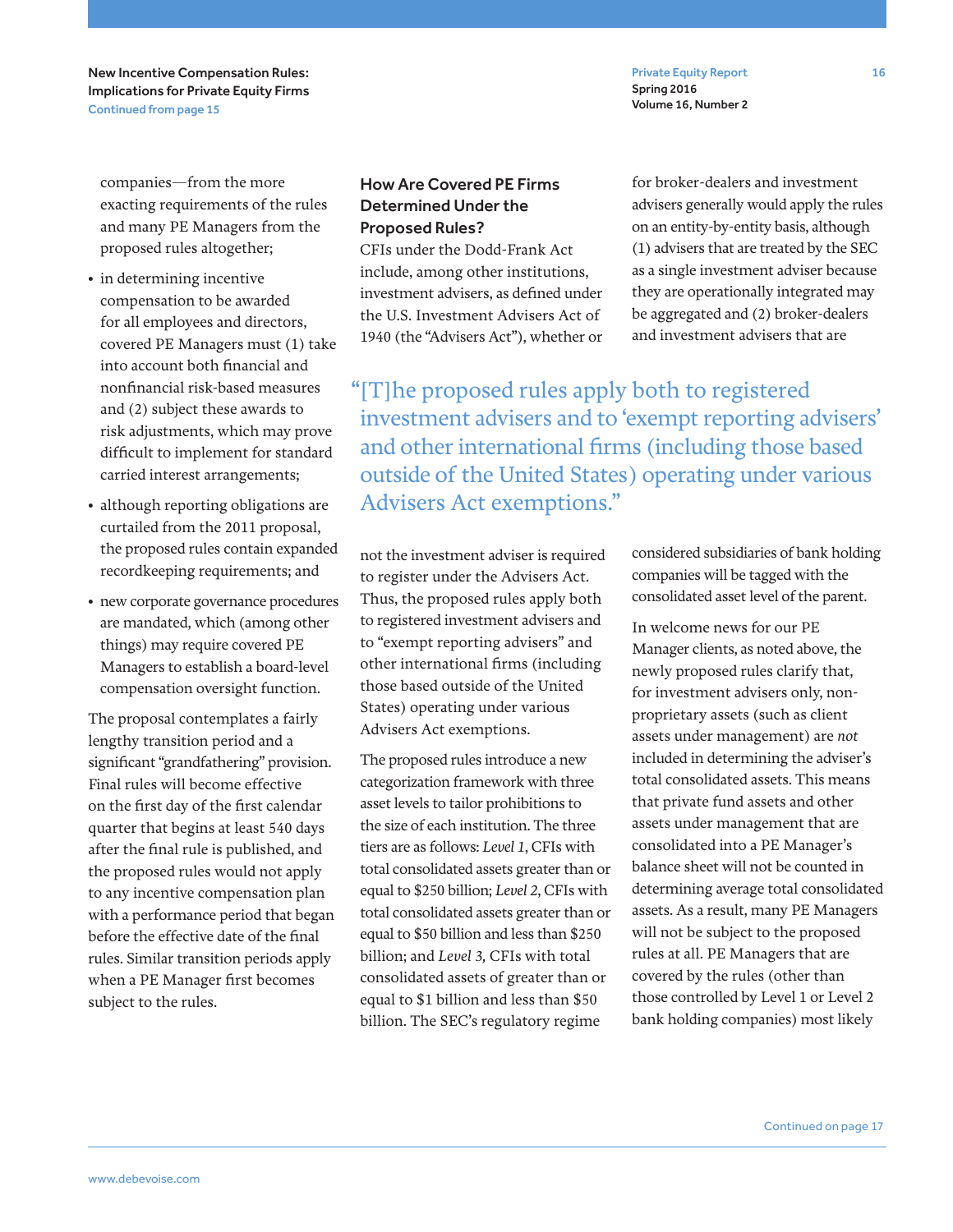New Incentive Compensation Rules: Implications for Private Equity Firms Continued from page 16

will be considered Level 3 CFIs and, therefore, required to comply with only the minimum requirements (thus escaping the proposed rules' most draconian provisions).

The proposed rules do allow the regulators, however, to treat a Level 3 CFI with at least \$10 billion in total consolidated assets as a higher level institution (*e.g.*, as a Level 2 or Level 1 CFI) with respect to some or all of the rules *if* the CFI's complexity of operations or compensation practices are consistent with those of a Level 1 or 2 entity. The agencies expect to use this authority on an infrequent basis and only with advance notice. It does not appear that PE Managers would be likely targets of this potential exercise of discretion because they typically do not engage in the highrisk behaviors and compensation practices associated with the larger regulated institutions.

## How Will Carried Interest Arrangements Be Impacted?

"Incentive-based compensation" under the proposed rules means any variable compensation, fees or benefits that serve as an incentive or reward for performance. This can include compensation earned under an incentive plan, annual bonuses or discretionary awards.

This means that:

• Payments made exclusively for reasons other than to induce performance (such as salary and retention awards) are intended to be excluded from the rules.

- Dividends and appreciation on owned (*i.e.*, vested) equity interests are also excluded.
- Annual bonuses paid out of management fees or from other PE Manager income would in most cases be covered by the rules.
- Carried interest arrangements and incentive arrangements based on fund performance may fall within the definition of "incentive-based compensation" under the proposed rules, but it is unclear how the proposed rules would apply to those arrangements.

For all incentive-based compensation, the rules envision: (1) a performance period (*e.g.*, a calendar year), followed by (2) an "award" to an individual of a specific amount of incentive compensation determined based on performance during the period (*e.g.*, a bonus paid to an employee after the end of a calendar year that was calculated based on the employee's performance during such calendar year), and (3) for the larger institutions covered by the rules, a deferral period after which the award vests and pays out. In addition, under the minimum requirements of the proposed rules, (1) each CFI must apply both financial and nonfinancial performance measures *during* the performance period (*i.e., before* the incentive compensation is

awarded) and (2) the compensation to be awarded must be subject to risk adjustments to reflect actual losses, inappropriate risks taken, compliance deficiencies or other measures or aspects of financial and nonfinancial performance, as discussed in more detail below.

Spring 2016 Volume 16, Number 2

This paradigm works with respect to annual bonuses paid to employees of PE Managers. It is not at all clear, however, how this paradigm applies to carried interest arrangements. Grants of carried interest generally are not preceded by a performance period (except to the extent award levels are based on past performance, such as fundraising success or a history of successful investing). Rather, the award of a share of the carried interest (*i.e.*, the grant of a profits interest) typically is made upfront at the commencement of a fund or commencement of employment, and sometimes at the time an investment is made.

Of course, it is true that carried interest distributions, if any, made to an employee of a PE Manager upon the sale of a portfolio investment are directly linked to the successful (or not) performance of the investment; but this is inherent in the nature of the interest. The carried interest percentage typically is *not* adjusted up or down following grant based on any assessment of performance factors. Reductions are made only to the extent time vesting is not satisfied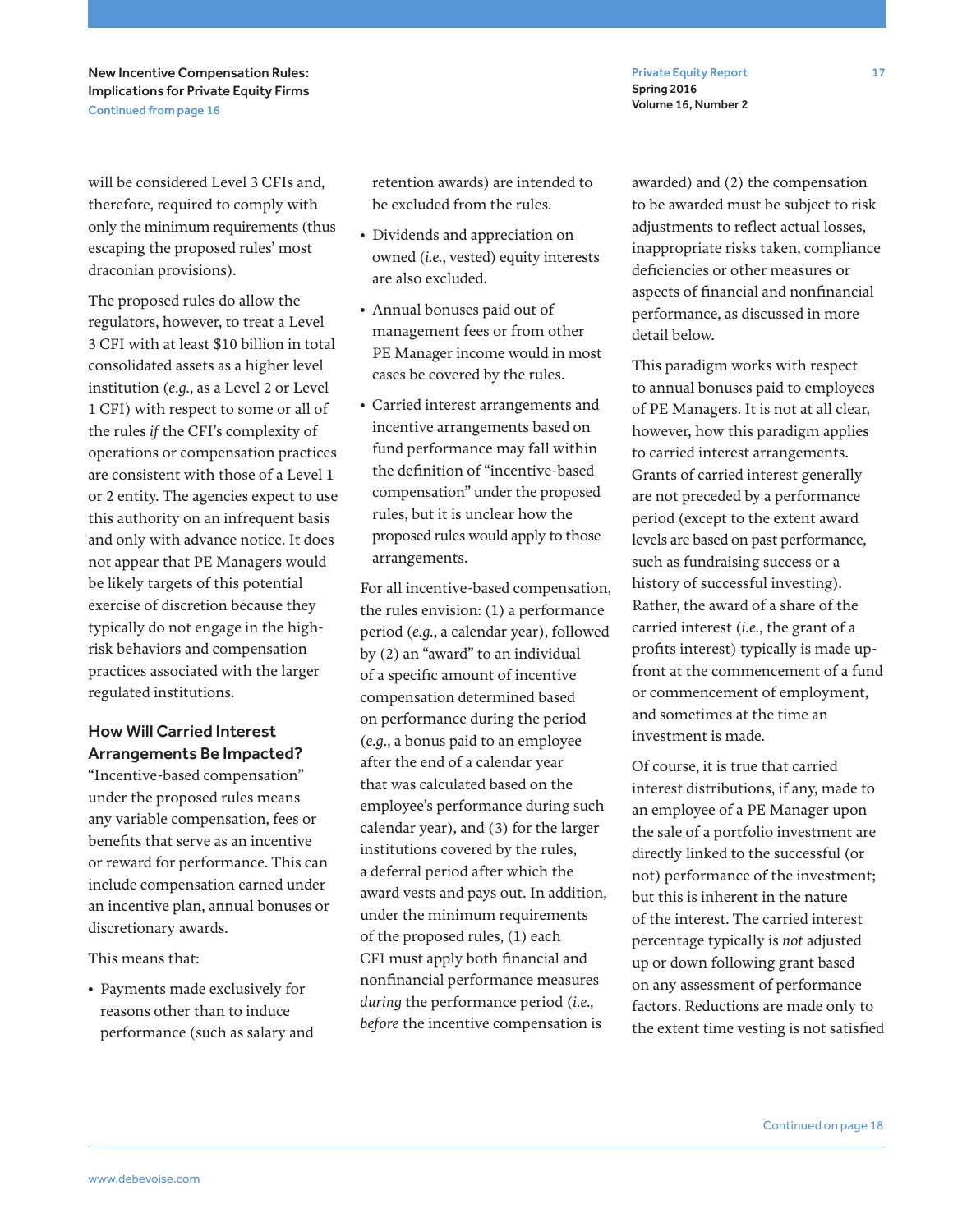New Incentive Compensation Rules: Implications for Private Equity Firms Continued from page 17

or other adjustment mechanics put in place at the time of grant are utilized. In other words, there generally is no assessment of an individual's performance after the employee is given a right to share in the carry, or an adjustment to that percentage based on the employee's performance. Unless the amount of carry granted is made subject to downward adjustment (which is unusual), there is no opportunity to conduct risk adjustments as required by the rules.

In order to comply with the proposed rules, PE Managers may need to take into account risk measures for prior funds, build in risk metrics prior to the award of carried interests, or subject the carried interest to longerterm vesting periods and/or postgrant adjustments.

Many PE Managers will not want to restructure their carried interest arrangements in these ways, especially since the changes do not seem necessary to address the types of "inappropriate" risk-taking that the proposed rules were intended to address. After all, carried interest arrangements currently in use already expressly link performance to risk because carried interest distributions are only made when gains are realized in respect of a portfolio investment. We anticipate that the industry will submit comments on the proposed rules (just as they did in 2011), including requests

for clarification on whether and how the proposed rules should apply to carried interest arrangements.

## What Other Requirements Would Apply to the Incentive Compensation Arrangments of PE Managers?

For all PE Managers covered by the proposed rules, incentive compensation arrangements must not encourage "inappropriate" risks (1) by providing covered persons with "excessive" compensation or (2) that could lead to material financial loss.

Private Equity Report 18 Spring 2016 Volume 16, Number 2

(3) the financial condition of the CFI; (4) compensation practices at comparable institutions (based on factors like asset size, location and complexity of operations/assets); (5) for post-employment benefits, the projected total cost and benefit to the CFI; and (6) any connection between the covered person and any fraudulent act or omission, breach of trust or fiduciary duty, or insider abuse with regard to the CFI. The new rules clarify that this list is not meant to be exclusive but leave open the question of how relevant factors

"We anticipate that the industry will submit comments on the proposed rules… including requests for clarification on whether and how the proposed rules should apply to carried interest arrangements."

The general framework for determining when incentive compensation is "excessive" remains largely unchanged from the 2011 proposal. Compensation is considered excessive when amounts paid are unreasonable or disproportionate to the value of the services performed by the covered person, taking into account all relevant factors, including six mandated factors: (1) the combined value of all compensation, fees or benefits provided; (2) the compensation history of the covered person and other individuals with comparable expertise at the CFI;

should be weighed in determining whether the amount of compensation is excessive.

In addition, incentive compensation must (1) appropriately balance risk and reward; (2) be compatible with effective risk management and controls; and (3) be supported by effective governance. With respect to all covered persons at a PE Manager subject to the rules (*i.e., all* employees and directors), each of the following newly proposed criteria must be met, in each case, prior to the award of incentive compensation: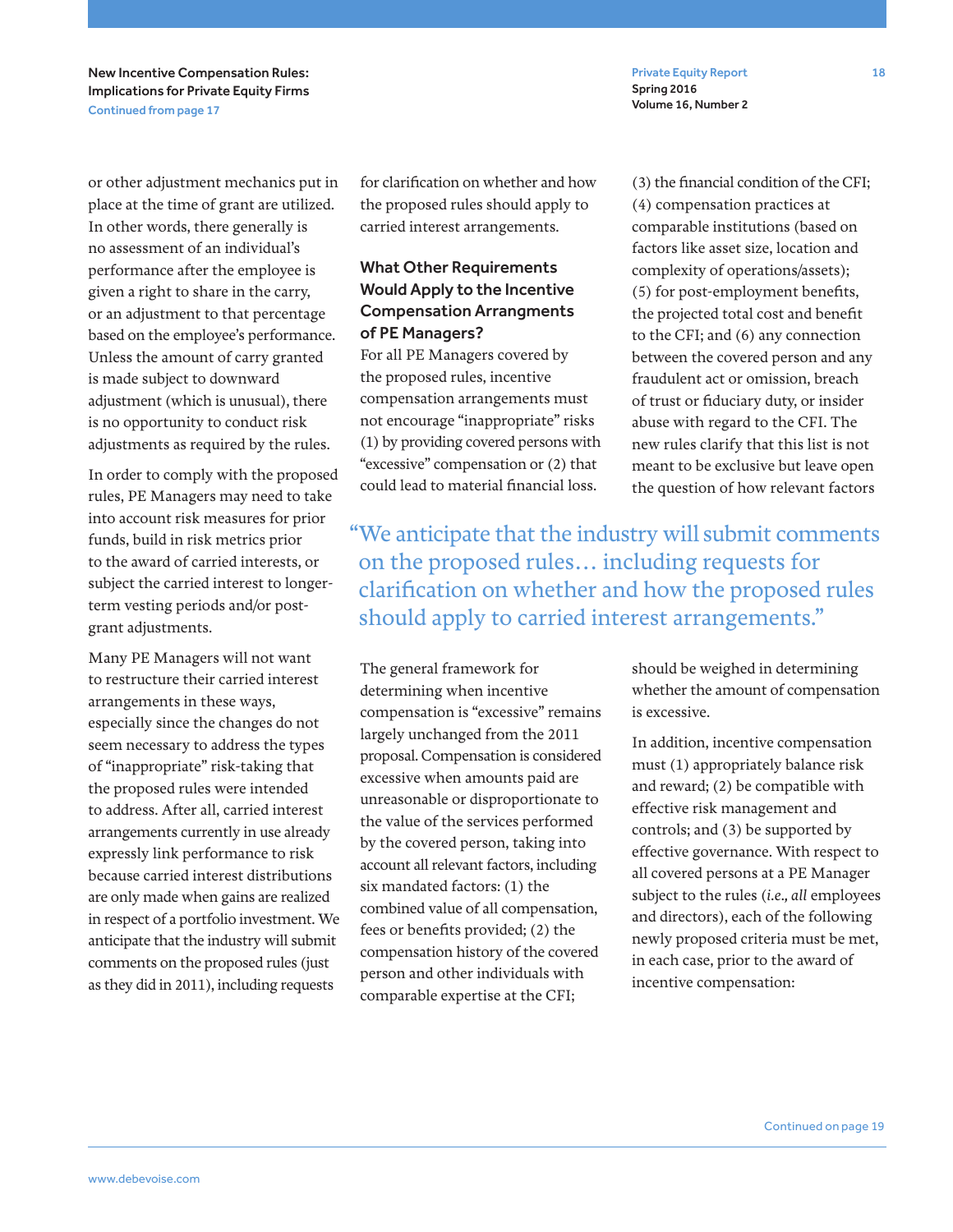New Incentive Compensation Rules: Implications for Private Equity Firms Continued from page 18

- *All incentive compensation arrangements must include both financial and nonfinancial measures of performance.* Financial measures are generally tied to achievement of strategic objectives, but financial measures alone cannot be the basis for determining incentive compensation. Nonfinancial measures of risk-taking activity must be taken into account.
- *The arrangement must be designed to allow nonfinancial measures to override financial measures when appropriate in determining incentive compensation.* Any violation of risk performance measures means that the employee should not be eligible to receive the full target amount of incentive compensation under the proposed rules.
- *Any amounts to be awarded would be subject to adjustment to reflect actual losses, inappropriate risks taken, compliance deficiencies or other measures or aspects of financial and nonfinancial performance.* A loss in value of equity is not considered an adjustment; the cash or percentage of equity awarded would have to be adjusted downward.

As discussed above, these requirements could prove difficult to apply in the standard carried interest context. In addition, for other types of incentive compensation in a PE Manager, for example, annual bonuses to employees, these new rules would require the enumeration of specific nonfinancial, risk-based criteria, as well as financial performance criteria, for each covered person of a firm.

Additional requirements, including deferral and clawback requirements, apply to larger (Level 1 and Level 2) CFIs.

## What Are the New Disclosure and Reporting Requirements?

The proposed rules thankfully omit the annual reporting requirements of the 2011 proposal, but do impose certain disclosure and significant documentation and recordkeeping requirements on covered PE Managers. These include the annual creation and maintenance for seven years of records that document the structure of incentive compensation arrangements and demonstrate compliance with the final rules, which must be disclosed to the applicable regulator upon request. There is no requirement to report the actual amount of compensation to individuals. More exacting recordkeeping requirements apply to larger (Level 1 and Level 2) CFIs.

## What Are the New Corporate Governance Requirements?

The proposed rules include a requirement for all CFIs, including covered PE Managers, that the board of directors or a committee of the

Private Equity Report 19 Spring 2016 Volume 16, Number 2

board: (1) conduct oversight of the CFI's incentive programs; (2) approve incentive arrangements for senior executive officers, including the amounts of all awards and, at the time of vesting, payouts under such arrangements; and (3) approve any material exceptions or adjustments to incentive compensation policies or arrangements for senior executive officers. These rules may require CFIs to establish a board-level oversight function.

### What's Next?

The proposed rules are subject to public comment. The comment period ends on July 22, 2016. Following public comment, final rules will be adopted by the various agencies.

Beth Pagel Serebransky epagel@debevoise.com

Alison E. Buckley-Serfass aebuckley@debevoise.com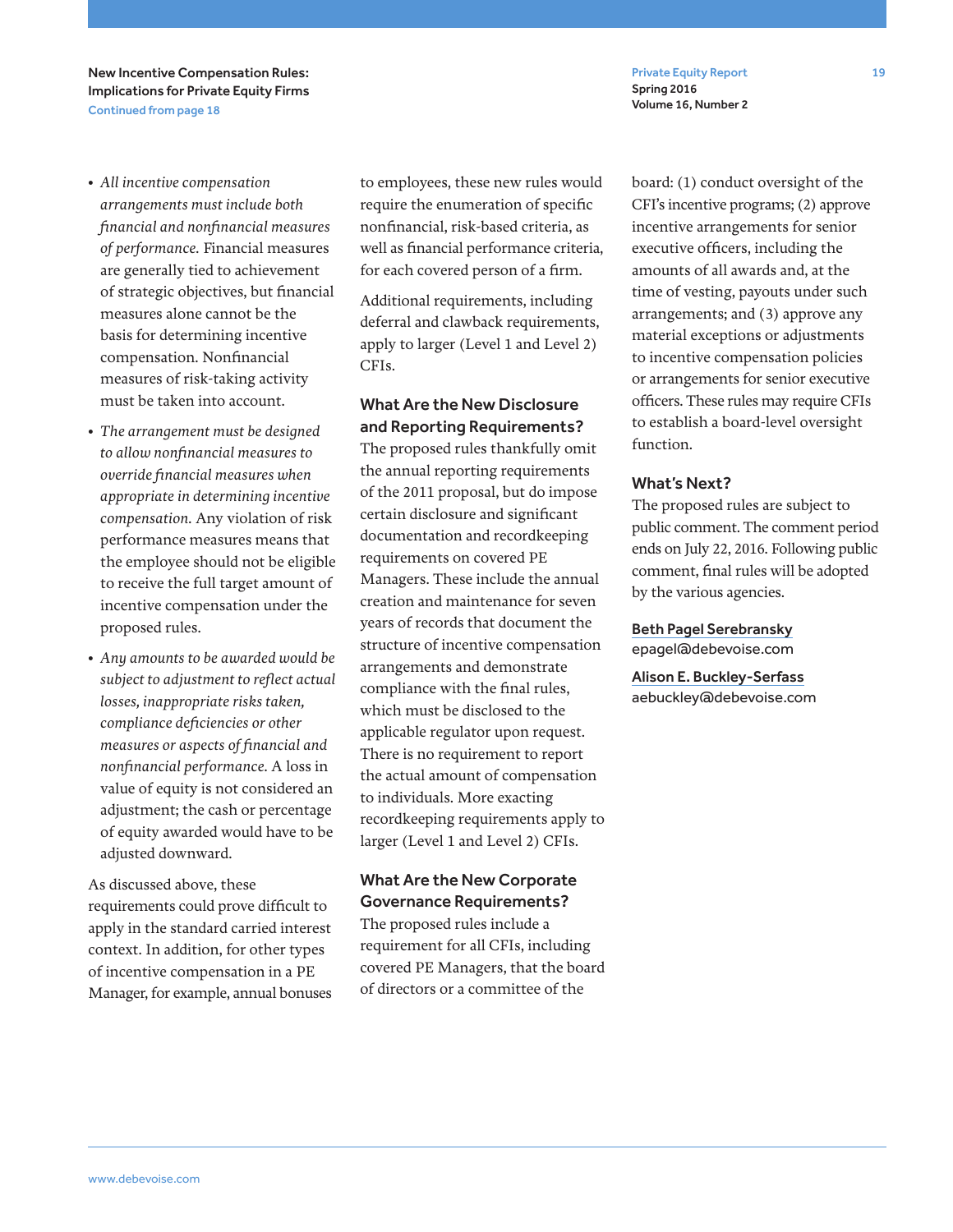"These amendments have added potentially onerous requirements for general partners seeking to avoid registration with Japan's regulators."

## Japanese Securities Law Amendments: Is Your Fund Compliant?

Recent amendments to the Japanese securities laws have introduced additional compliance burdens for private equity sponsors marketing their funds in Japan. These amendments have added potentially onerous requirements for general partners seeking to avoid registration with Japan's regulators. While it is unlikely these new rules will cause fund sponsors to avoid marketing in Japan altogether, sponsors should take note of the new compliance requirements and, where possible, consider taking steps once fundraising is complete to limit the ongoing application of these new requirements.

#### QII Targeted Exemption for Marketing and Fund Management

*Prior Regime.* Many private equity sponsors have historically relied on the "QII Targeted Exemption" of Japan's Financial Instruments and Exchange Law (the "FIEL") to market private equity funds in Japan. This exemption allows the general partner to offer fund interests and serve as an "investment manager" of a fund with Japanese investors without registration with the Japanese regulator, so long as (1) there is at least one "Qualified Institutional Investor" ("QII") and no more than 49 Japanese fund investors that are not QIIs and (2) the fund imposes certain restrictions on transfer by Japanese investors. Categories of QIIs include Japanese banks and insurance companies.

*New Requirements.* Prior to the recent amendments, the "QII Targeted Exemption" merely required the filing of a simple notice with the Japanese regulator. Under the amended law, which took effect on March 1, 2016, the general partner of a private equity fund is now also required to: (1) appoint a Japanese local representative; (2) comply with record-keeping requirements; (3) beginning April 1, 2017, file various annual reports with the Japanese regulator, certain of which (including, among others, financial statements for the entity making the notice filing, often the general partner of the general partner) will be made publicly available; (4) comply with certain new conduct requirements, including substantive fiduciary duty standards and prohibitions on certain conflicted transactions; and (5) submit additional information with the notification filing, including affidavits of good conduct. While these new requirements should largely be manageable for many sponsors, the rules are complex and, in certain cases less than clear, particularly as relates to certain of the new conduct requirements. Sponsors should consult Japanese counsel in specific cases.

*No Grandfathered Status.* Funds that made notification filings in reliance on the QII Targeted Exemption prior to March 1, 2016 are not exempt from these new compliance requirements. However, there is a grace period until September 1, 2016

Continued on page 21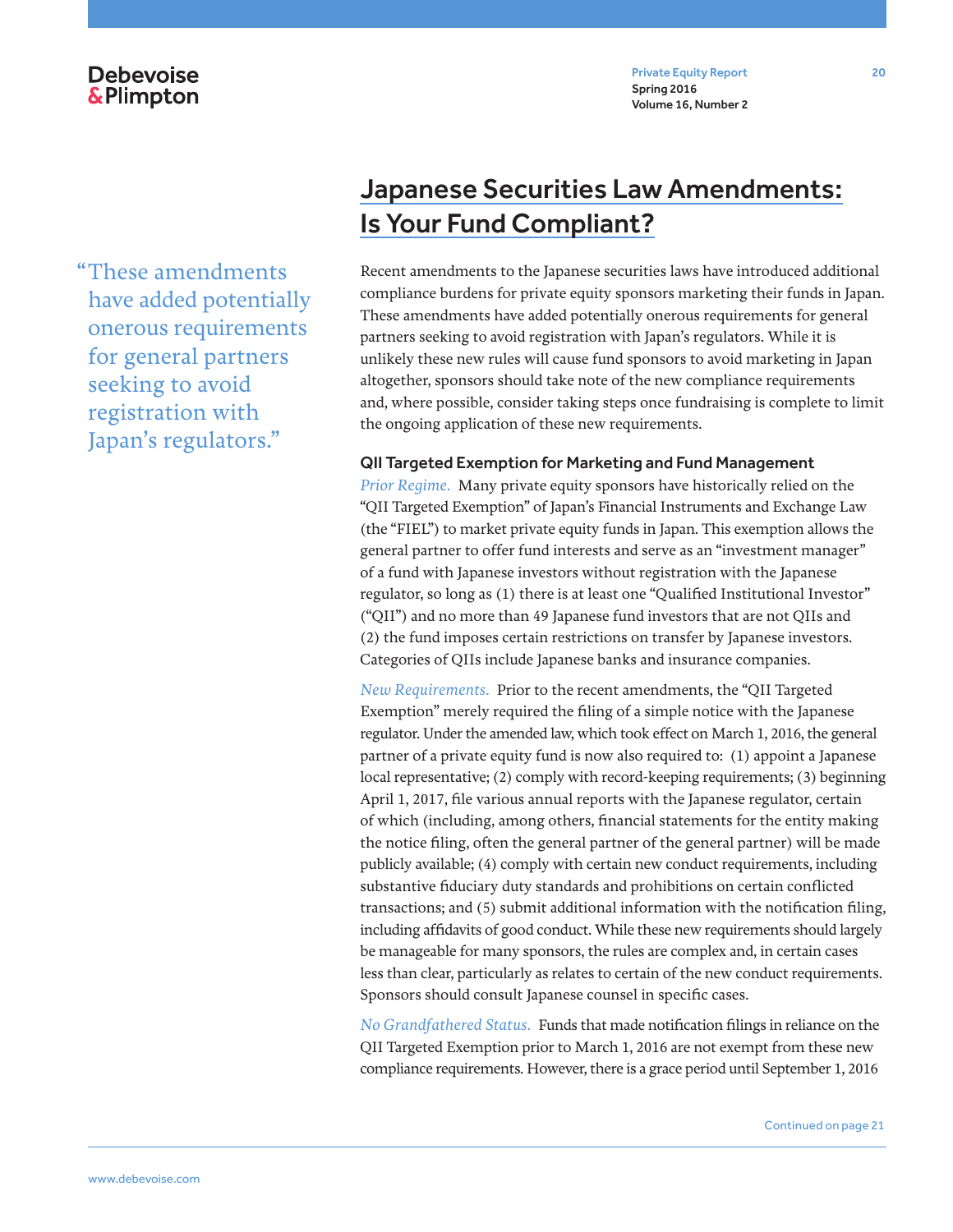Private Equity Report 21 Spring 2016 Volume 16, Number 2

solely with respect to the requirements to appoint a local representative and update notification filings.

## Outsourcing Exemption for Marketing Only

There is a second exemption from registration (the "Outsourcing Exemption") that applies to marketing activities carried out by a licensed placement agent in Japan. Historically, this exemption has received relatively little use, due

"De Minimis Exemption") allows fund sponsors to avoid registration with respect to ongoing management of a fund with Japanese investors. To qualify, (1) the fund, directly or indirectly, may have no more than nine Japanese investors, all of which must be QIIs or certain other permitted categories of investors, and (2) the aggregate capital contributions of these investors to the fund may not equal or exceed one-third of the total capital contributions to the fund.

"Funds that made notification filings in reliance on the QII Targeted Exemption prior to March 1, 2016 are not exempt from these new compliance requirements. However, there is a grace period until September 1, 2016 solely with respect to the requirements to appoint a local representative and update notification filings."

in part to the fact that it imposes significant restrictions on the ability of a sponsor's representatives to communicate directly with prospective investors in Japan, and in part to the fact that, in practice, the sponsor will still need to rely on another exemption for ongoing fund management. However, there may be renewed interest in exploring this alternative in light of the new requirements applicable to the QII Targeted Exemption.

## De Minimis Exemption for Ongoing Fund Management

A third exemption (referred to as the

Unlike the QII Targeted Exemption, the De Minimis Exemption does not trigger the new substantive compliance requirements described above. Therefore, fund sponsors should consider relying on the QII Targeted Exemption solely during fundraising, and thereafter relying on the De Minimis Exemption for ongoing fund management if the conditions are met. In such a case, a fund sponsor should file an abolishment notification with the Japanese regulator withdrawing its QII Targeted Exemption notification filing once fundraising in Japan is complete.

Similarly, fund sponsors should review their existing funds that previously relied on the QII Targeted Exemption and are no longer fundraising to determine whether those funds are able to withdraw the notification filing and rely instead on the De Minimis Exemption going forward.

Nevertheless, since the De Minimis Exemption provides an exemption from registration only with respect to ongoing investment management, sponsors will still need to rely on either the QII Targeted Exemption or the Outsourcing Exemption in respect of fundraising activities in Japan.

#### Conclusion

As noted above, these recent amendments to the QII Targeted Exemption will add additional layers of compliance obligations for private equity sponsors marketing their funds in Japan or to Japanese investors. While the full practical impact of these obligations remains to be seen, there are certain steps sponsors can take now to limit the need to rely on the QII Targeted Exemption, both with respect to funds that are currently in fundraising and, potentially, with respect to older funds.

#### Jonathan Adler

jadler@debevoise.com

Cate Bae cbae@debevoise.com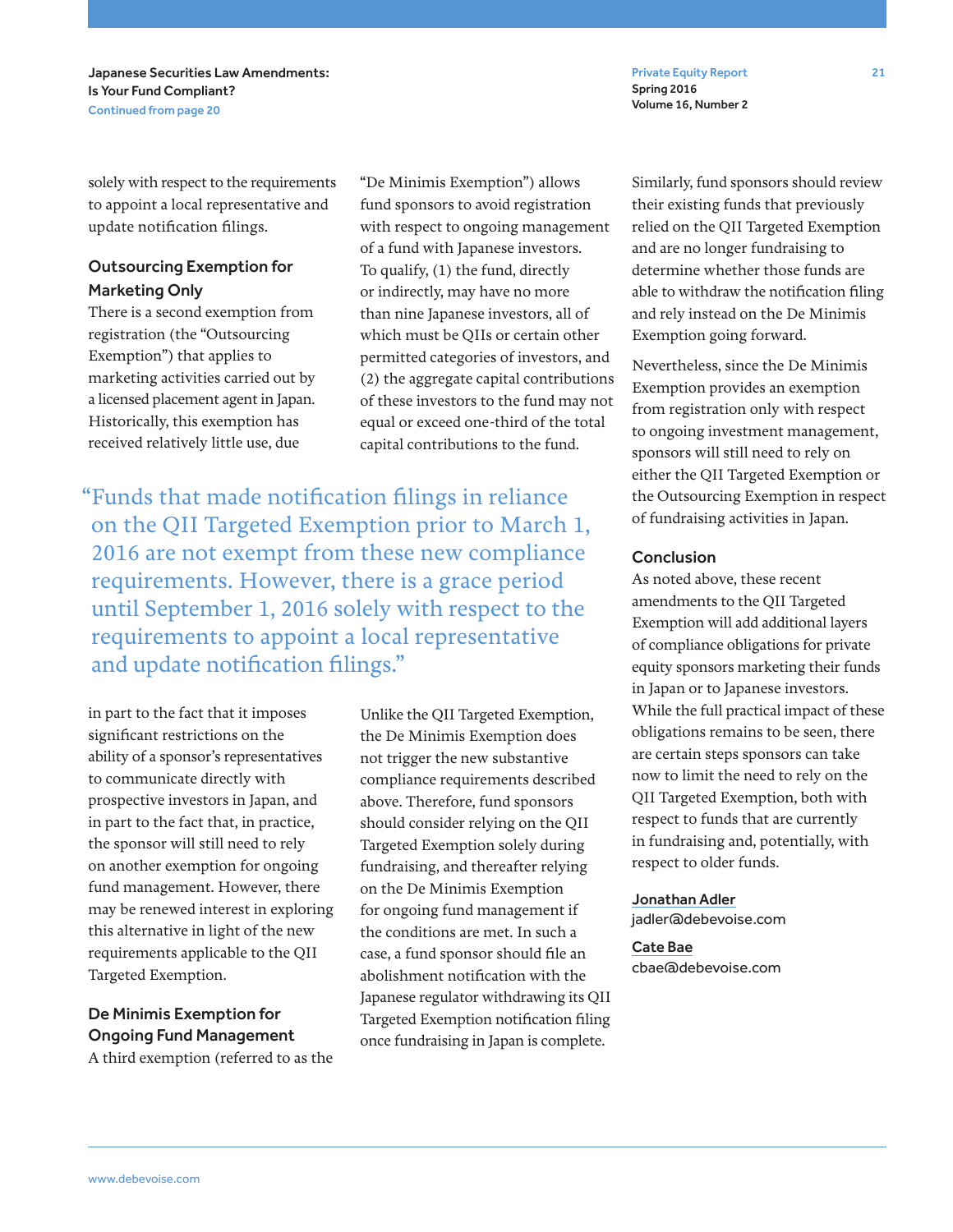"From April 6, 2016, all carried interest amounts attributable to carry recipients residing in the UK will be classified as 'good' or 'bad' carried interest."

**Debevoise &Plimpton** 

## UK Carried Interest Taxation: the Good, the Bad and the Ugly

Last year was not the best year for private equity fund managers who hoped that the UK taxation status quo would hold steady. In the past year, we have seen: the Disguised Investment Management Fee rules take effect; the abolition of base cost shift on carried interest; the deemed UK sourcing of carried interest; and, as examined below, a new classification regime for carried interest in which "bad" carry may be subject to a combined tax rate of 47%.

From April 6, 2016, all carried interest amounts attributable to carry recipients residing in the UK will be classified as "good" or "bad" carried interest. "Good" carried interest will be taxable as it was before April 6. So, if it derives from a capital transaction, like the sale of a company, the carry will be eligible for taxation as capital gains at 28% (carried interest is specifically excluded from the new 20% capital gains tax rate), but without the benefit of base cost shift. "Bad" carry on the other hand, irrespective of the distribution's source, will be taxable as if it were a disguised investment management fee and will be subject to UK income tax and national insurance at a combined rate of 47%.

Whether an amount is "good" or "bad" carried interest depends on the weighted average holding period of the fund's investments. Each time carried interest is paid, the average holding period must be calculated and all current investments treated as sold on the date of the calculation. At the time of writing, "good" carry arises when a fund's weighted (by value) average holding period hits 40 months, with a taper starting at 36 months. For example:

|              | Year 1                   | Year <sub>2</sub> | Year 3         | Year 4 | Year 5         |
|--------------|--------------------------|-------------------|----------------|--------|----------------|
| Investment A | Acauire 100              |                   |                |        | <b>Dispose</b> |
| Investment B | $\overline{\phantom{0}}$ | Acquire 100       |                |        | -              |
| Investment C | -                        | Acquire 300       | <b>Dispose</b> | -      | -              |

If, in the above example, carry is payable in each of years three and five and each investment is made at the start of, and sold at the end of, the relevant year, then, even though it ostensibly looks like the average holding period is well within the 40 month requirement, the high-value, short-term Investment C skews the calculation. Consequently, the average holding period calculations will be as follows:

| Year 3                                                            | Year 5                                                        |
|-------------------------------------------------------------------|---------------------------------------------------------------|
| A: $100 \times 3 = 300$                                           | A: $100 \times 5 = 500$                                       |
| $B: 100 \times 2 = 200$                                           | $B: 100 \times 4 = 400$                                       |
| $C: 300 \times 2 = 600$                                           | $C: 300 \times 2 = 600$                                       |
| Average holding period =<br>$(300 + 200 + 600)/(500) = 2.2$ years | Average holding period =<br>$(500 + 400 + 600)/500 = 3$ years |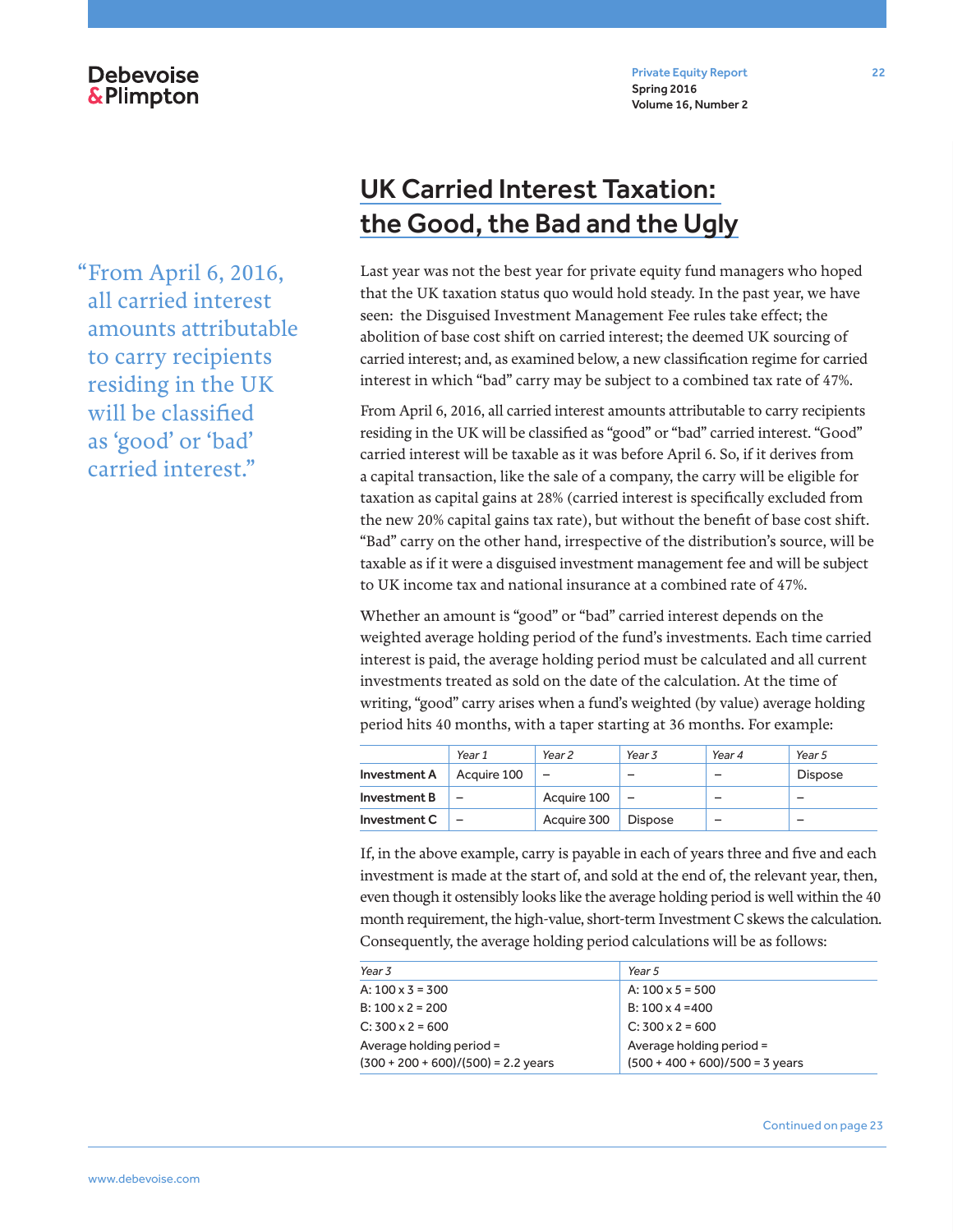UK Carried Interest Taxation: the Good, the Bad and the Ugly Continued from page 22

This example shows how a high value, short-term investment can skew the average holding period and demonstrates the importance of a provision in the regime that allows carried interest to be treated as conditionally exempt from the income-based carried interest rules for up to ten years after the day on which the fund starts to invest. Without this concession, during the initial years of a fund's life when there are unrealized investments, it would be difficult to satisfy the 40 month average holding period requirement.

That's the good and the bad. Now on to the ugly. The rules are dense and not for the fainthearted. They also contain some technical errors, which make their application somewhat uncertain. In recognition of the fact that sponsors employ different strategies, there are a number of sub-regimes within the rules, which adjust (for the most part favorably) the calculation of the average holding period. These regimes deal with:

- *Substantial equity stake, controlling equity stake and venture capital funds.* For these funds, the regime permits certain follow-on investments and partial disposals to be made without negatively affecting the average holding period calculation.
- *Real estate funds.* For these funds, the regime similarly allows for certain follow-on investments and partial disposals without negatively affecting the average holding

period, while also recognizing that investments are not always in securities or even into the same asset. For example, a follow-on investment may be in adjacent property.

• *Fund of funds and secondaries funds.* For these funds, the regime resolves the tricky question of what constitutes the "investment" for the average holding period calculation, with an investor fund and its investments falling within this sub-regime being permitted to look

debt, the debt and relevant assets are treated as one investment for the purposes of calculating the average holding period. These are referred to as "loan to own" investments. We assume that this should catch situations where a fund obtains control of the debtor itself, but this is not entirely clear in the definition.

Spring 2016 Volume 16, Number 2

The conditions and exceptions to the above sub-regimes are fairly involved and no fund should assume that it will necessarily fall within the regime

"Overall, the new income-based carried interest rules are certainly better than those originally drafted in December 2015. The trade off, however, is the level of complexity that has been added to the regime."

at the investee fund rather than the underlying portfolio investments. In addition, the regime provides for favorable follow on and partial disposal treatment.

- *Direct lending funds.* For these funds, the regime presumes carried interest to be income-based carried interest, although the presumption can be rebutted if the fund satisfies various conditions.
- *Special opportunities funds.* For these funds or, more specifically, debt funds that invest in distressed debt with a view to securing (1) direct or indirect ownership of the debtor's assets or (2) assets that are subject to a security interest in respect of the

relevant to its investment strategy. For example, to qualify, a venture fund must satisfy conditions regarding the type of investments it makes, and then, further conditions with regard to each specific investment, including conditions relating to portfolio company activities, the fund's involvement at board level and the use to which invested capital with be put.

Provision has been made in the draft rules for "unwanted short-term" investments. Inevitably, there are a series of conditions which need to be satisfied for an unwanted short term investment to be outside the income-based carry rules. Notably, the time limit for such disposal is

Continued on page 24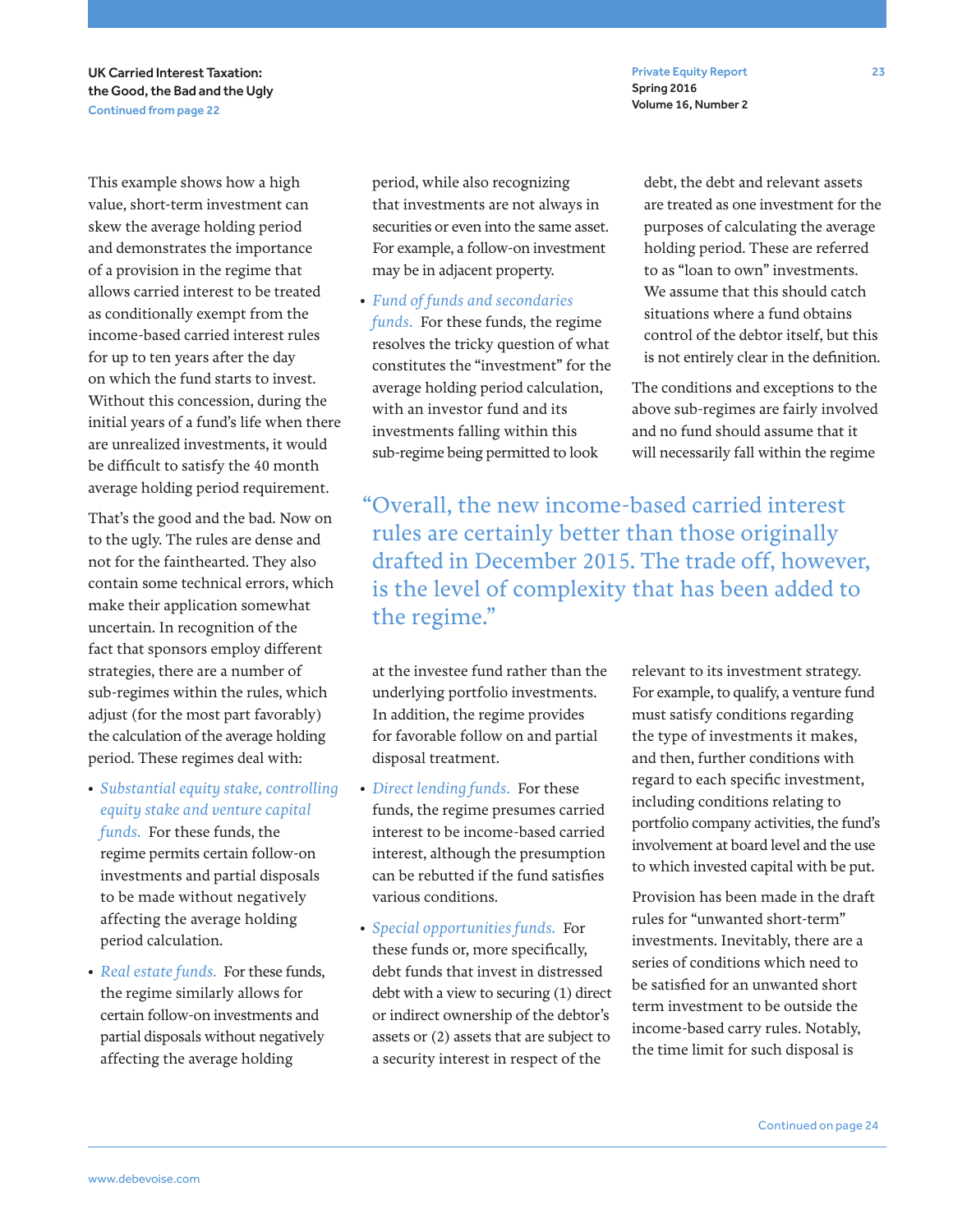UK Carried Interest Taxation: the Good, the Bad and the Ugly Continued from page 23

variable depending on the asset class; for investments in land, the period is 12 months, for securities in unlisted companies, 6 months and for "direct loans", either 120 days or 6 months depending on the fund's other investments. These timings seem broadly in line with the market, but must be kept in mind by management teams when planning such activities.

The overall makeup of a fund's investments will also need to be considered: the new regime ceases to apply once it is reasonable to assume that at least 25% of the fund's investments will be in unwanted short-term investments. There are some technical issues with the drafting of this concession, which

means that it is not as valuable as it perhaps initially seems and, as with the sub-regimes discussed above, no assumptions should be made.

The much vaunted exclusion for carried interest holders operating in an employee environment has been retained, which is helpful for any manager that is a corporation. Wide anti-avoidance rules, however, mean that managers currently operating as partnerships should not view incorporation as an easy fix.

Investment managers receiving carried interest in the UK in respect of services performed for the fund prior to their arrival in the UK will be able to receive a proportion of their carried interest outside of this regime.

Overall, the new income-based carried interest rules are certainly better than those originally drafted in December 2015. The trade off, however, is the level of complexity that has been added to the regime. Fund managers need to take stock of their current arrangements and consider how they plan to deal with these rules for carried interest arising on or after April 6, 2016.

Richard Ward rward@debevoise.com

Spring 2016 Volume 16, Number 2

Ceinwen Rees crees@debevoise.com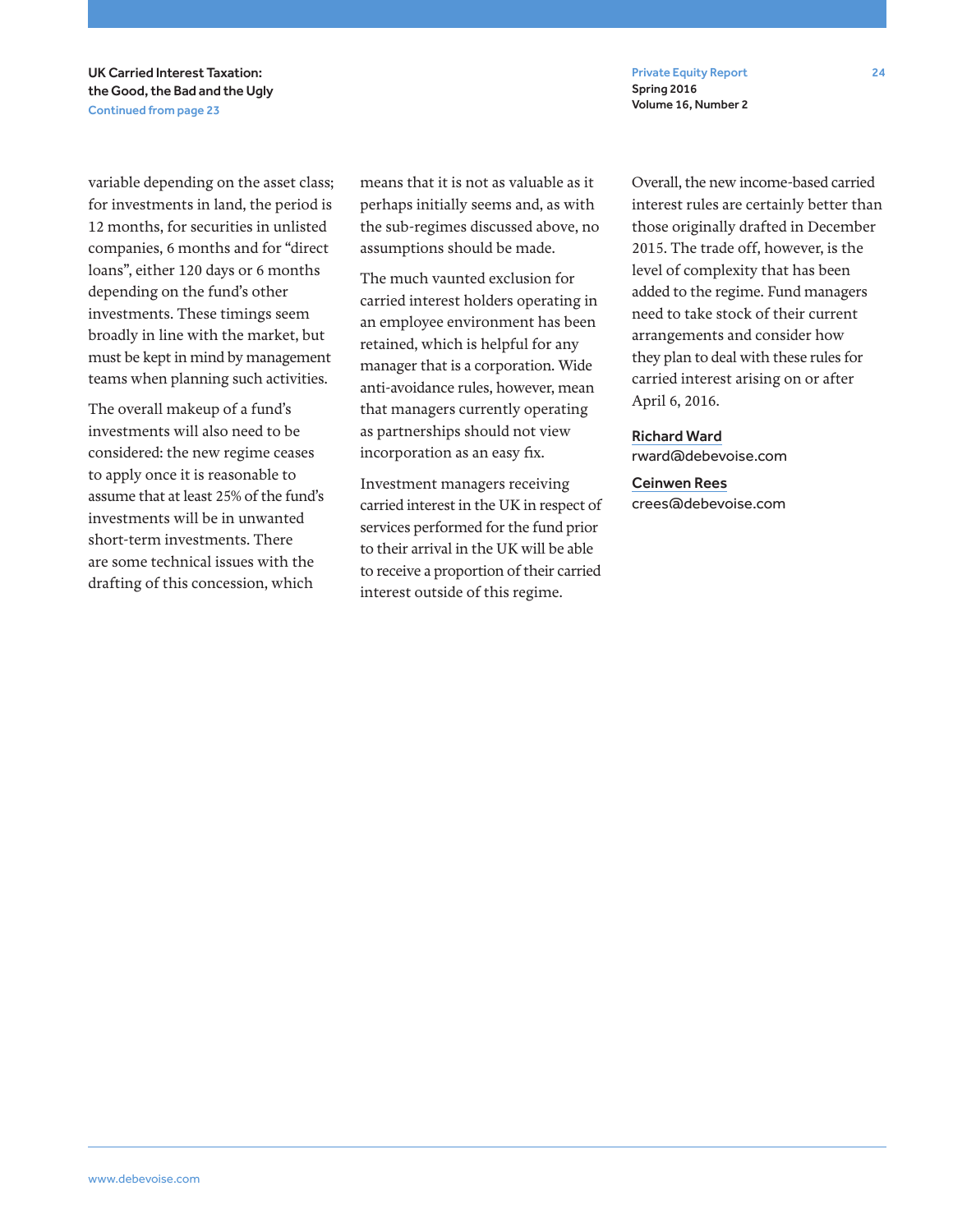## **Debevoise &Plimpton**

## Recent and Upcoming Events

#### October 27, 2016

**Fall GC Forum Dinner**  *Debevoise Event*  Debevoise & Plimpton LLP New York

#### September 29, 2016

**PE Industry-Wide Fall Party**  *Debevoise Event*  Debevoise & Plimpton LLP New York

#### September 14, 2016

**Navigating the Private Equity Landscape in India**  Geoffrey P. Burgess, Parveet Singh Gandoak *IFLR India M&A Forum 2016*  International Financial Law Review Mumbai, India

#### July 14, 2016

#### **Update: AIFMD and its Impact on Non-EU Based Fund Managers**

Sally Gibson, Andrew M. Ostrognai, Gavin Anderson *Debevoise Seminar*  Debevoise & Plimpton LLP Hong Kong

#### July 13, 2016

### **Who Is an Investment Adviser?**

**Regulatory Jurisdiction**  Kenneth J. Berman *Fundamentals of Investment Adviser Regulation 2016*  Practising Law Institute New York

#### June 29 and 30, 2016

**Monitoring Compliance at Private Equity Firms: Issues for CCOs**  Kenneth J. Berman *PLI's Seventeenth Annual Private Equity Forum*  Practising Law Institute New York

#### June 27 and 28, 2016

**How Much Due Diligence is Enough?** Andrew M. Levine *ACI's Midwest Anti-Corruption Compliance Forum* American Conference Institute Chicago

#### June 16, 2016

**Managing Emerging Cyber-Risks**  Luke Dembosky *Debevoise Seminar*  Guildhall London

#### June 16, 2016

**Fund Terms and Investment Strategies – The Latest Regulatory and Tax Considerations for Real Estate Funds** Sally Gibson *BVCA Real Estate Forum*  BVCA London

#### June 13, 2016

**Spring Investor Relations Forum Dinner**  *Debevoise Event*  Debevoise & Plimpton LLP New York

#### June 7 and 8, 2016

**Current M&A Issues** Paul S. Bird and **Private Equity Today**  Kevin M. Schmidt *15th Annual IBA International M&A Conference*  International Bar Association New York

#### June 7, 2016

**Current Trends in Asset Management**  Kenneth J. Berman, Gregory V. Gooding, Robert B. Kaplan, William D. Regner *Debevoise Seminar*  Debevoise & Plimpton LLP New York

#### June 3, 2016

Spring 2016 Volume 16, Number 2

**Private Equity M&A Activity in Japan and Across Asia** Christopher Smeall, Gaikokuho-jimu-bengoshi, Ezra Borut and **Fund Terms and Legal Negotiations: Key Points for Investors in the Current Environment**  Andrew M. Ostrognai, Gavin Anderson *Debevoise Seminar*  Debevoise & Plimpton LLP and MVision Tokyo

#### May 25 and 26, 2016

**Real Estate Related Investments**  Michael Bolotin *7th Annual Private Investment Funds Tax Master Class*  Financial Research Associates New York

#### May 24, 2016

**Fund Restructurings**  Katherine Ashton *PEI Secondaries Breakfast* Private Equity International London

#### May 24, 2016

**Funds Structuring and Funds Formation: Commonly Used Structures, Key Terms and Current Trends**  Natalia A. Drebezgina, Geoffrey Kittredge, Michael Sabin *Debevoise Seminar* Debevoise & Plimpton LLP Moscow

#### May 20, 2016

**Privacy, Consumer Protection & Cybersecurity Challenges in Digital Payments**  Paul L. Lee *Digital Financial Services & Emerging Payments Summit*  Columbia University New York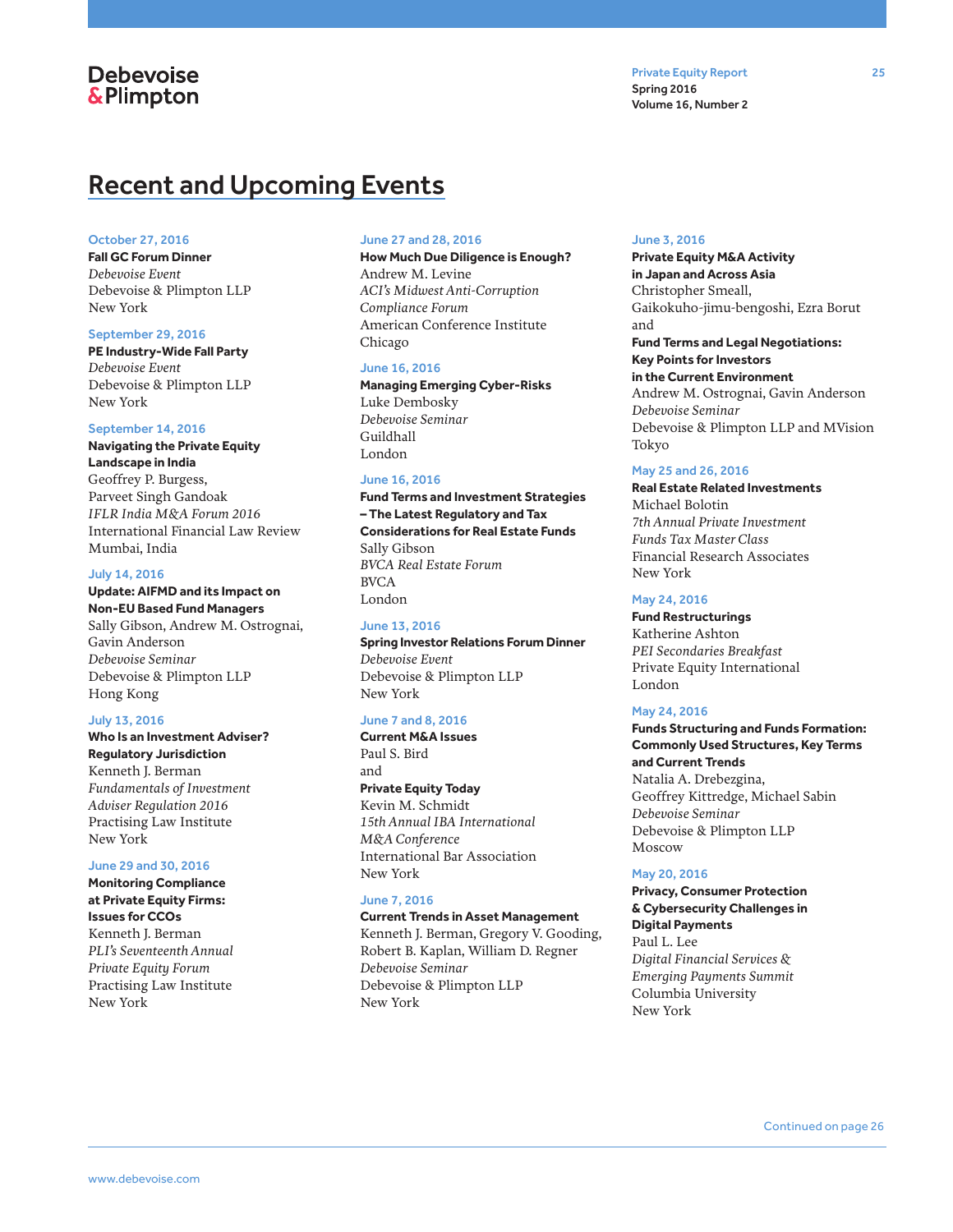#### May 19, 2016

**Alternative Sources of Liquidity: New Opportunities in the Sponsor-Led Restructuring Space**  Katherine Ashton *5th Annual Private Equity Secondaries Conference*   $C<sub>5</sub>$ London

#### May 17, 2016

**Critical Mistakes to Avoid When Managing Complex Litigation**  Sean Hecker *18th Annual New York Conference on the Foreign Corrupt Practices Act*  American Conference Institute New York

#### May 13, 2016

**Emerging Cyber Threats and Considerations When Planning for Incident Response**  Luke Dembosky *Business Law Section's Spring Meeting*  New York State Bar Association New York

#### May 12, 2016

**Legal Strategies – Balancing GP Interests and Maintaining Marketable Positioning to LPs**  Geoffrey Kittredge, Peter A. Furci, Matthew W. Howard *EMPEA Fundraising Masterclass*  EMPEA Washington, DC

#### May 12, 2016

**New Op Risk Proposal Reaffirms Benefits of Strong Cyber & Enforcement Strategies**  Matthew L. Biben, Courtney M. Dankworth, Luke Dembosky, Satish M. Kini, Gregory J. Lyons, Jim Pastore, David L. Portilla *Debevoise Seminar*  Debevoise & Plimpton LLP and RMA New York

#### May 10 and 12, 2016

#### **Adjustments to the Basis of Partnership Assets**  Peter A. Furci *Tax Planning for Domestic & Foreign Partnerships, LLCs, Joint Ventures & Other Strategic Alliances 2016*  Practising Law Institute New York

#### May 9 and 10, 2016

**Cybersecurity**  Jim Pastore *5th Annual White Collar Crime Institute*  New York City Bar New York, NY

#### May 10, 2016

**Preparing for a New Kind of Storm: The Merger of Criminal and National Security Cyber Threats**  Luke Dembosky *NCFTA Forum*  The National Cyber-Forensics & Training Alliance Pittsburgh, Pennsylvania

#### May 10, 2016

**Spring CFO/CCO Forum Dinner** *Debevoise Event*  Debevoise & Plimpton LLP New York

#### May 6, 2016

**Unrelated Debt-Financed Income Issues for Private Investment Funds**  Michael Bolotin *2016 ABA Section of Taxation May Meeting*  American Bar Association Washington, DC

#### May 5, 2016

**Critical Cybersecurity Concerns for Private Equity Firms**  Luke Dembosky, Jim Pastore, Julie M. Riewe *Debevoise Seminar*  Debevoise & Plimpton LLP New York

#### May 5, 2016

Spring 2016 Volume 16, Number 2

**Drivers of Success and Lessons Learnt**  Katherine Ashton *Women in Private Equity and Venture Capital Forum: Ideas in Action*  BVCA London

#### May 4, 2016

**Leveraged Financing Today**  David A. Brittenham and **Acquisition Finance Update**  Jeffrey E. Ross *Leveraged Financing 2016*  Practising Law Institute Webcast

### April 13, 2016

#### **Emerging SEC Enforcement & Exam Issues**

Kenneth J. Berman, Robert B. Kaplan, Julie M. Riewe, Rebecca F. Silberstein *Debevoise Seminar*  Debevoise & Plimpton LLP New York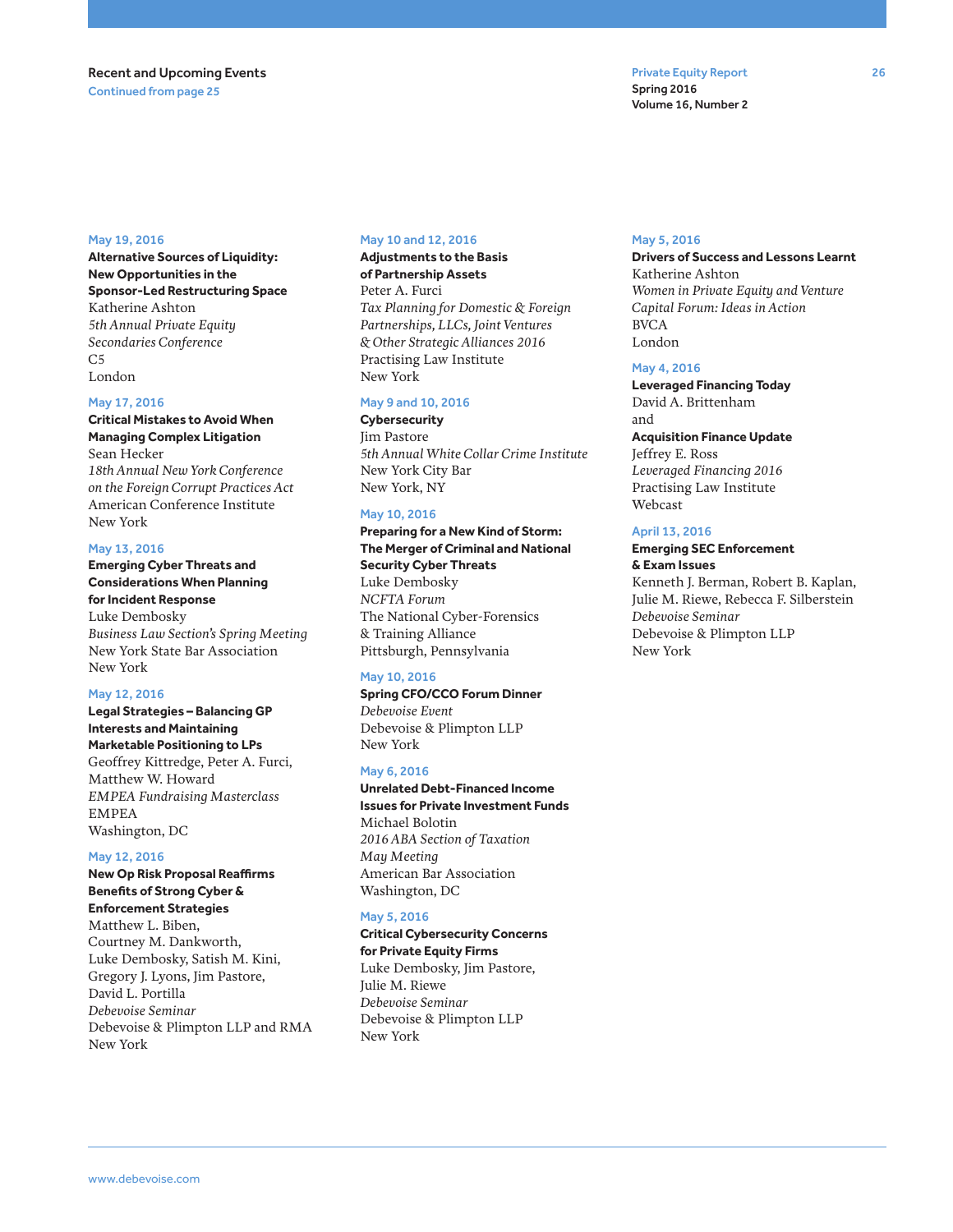## **Debevoise &Plimpton**

## Recent Client Updates

Listed below are Debevoise & Plimpton Client Updates published since our last issue that are most relevant to the private equity industry. They can be found at www.debevoise.com.

#### June 6, 2016

**Another Message to Private Fund Sponsors on Broker Registration – This Time from Enforcement** Kenneth J. Berman Michael P. Harrell Robert B. Kaplan Andrew M. Ostrognai Jonathan R. Tuttle Lee A. Schneider Gregory T. Larkin

Julie Baine Stem

### June 3, 2016

**Proposed Order Regarding the SEC's Performance Fee Rule: Inflation Adjustments to Qualified Client Thresholds** Kenneth J. Berman Gregory T. Larkin Julie Baine Stem

#### May 13, 2016

**India Shuts Down Mauritius Route: Time to Rethink Investment Structures** Matthew D. Saronson Peter F.G. Schuur Parveet Singh Gandoak Mai T. Shapiro

#### May 10, 2016

**SEC Adopts Final Rules Reflecting JOBS Act Changes to Registration Requirements** Steven J. Slutzky Matthew E. Kaplan Elizabeth Pagel Serebransky Anne C. Meyer

#### May 2, 2016

**New Incentive Compensation Rules: Implications for Private Equity Firms** Kenneth J. Berman Michael P. Harrell Elizabeth Pagel Serebransky Alison E. Buckley-Serfass Gregory T. Larkin Lale Uner

#### April 25, 2016

**28 Law Firms Publish White Paper Addressing Trust Indenture Act Complications In Debt Restructurings** David A. Brittenham Matthew E. Kaplan M. Natasha Labovitz Peter J. Loughran Jeffrey E. Ross My Chi To

#### April 13, 2016

**Final DOL Fiduciary Rules Simplify Some Mechanics, but Retain Core Principles… and Flaws** Lawrence K. Cagney Jonathan F. Lewis Lee A. Schneider Charles E. Wachsstock Tomer S. Dorfan Franklin L. Mitchell

#### April 8, 2016

**Treasury's Sweeping Proposed Regulations Attack Related-Party Debt** Gary M. Friedman Peter A. Furci Vadim Mahmoudov Burt Rosen Peter F.G. Schuur

#### April 8, 2016

**Latest Sun Capital Decision Clouds Controlled Group Analysis for Private Equity Funds** Lawrence K. Cagney Jonathan F. Lewis Charles E. Wachsstock Franklin L. Mitchell

#### April 7, 2016

**Treasury Issues Regulations Imposing Additional Restrictions on Inversion Transactions** Gary M. Friedman Peter A. Furci Vadim Mahmoudov Peter F.G. Schuur

#### March 31, 2016

**New German Legislation Paves the Way for Debt Funds** Dr. Thomas Schürrle Philipp von Holst Klaudius Heda

#### March 24, 2016

**Receiving UK Carried Interest: The UK Metamorphosis** Richard Ward Ceinwen Rees

#### March 21, 2016

**UK Private Company and LLP Beneficial Ownership Disclosure Requirements** Geoffrey P. Burgess David Innes Christopher Salz

#### March 8, 2016

**A Week of Hot News in Cybersecurity and Data Privacy** Lawrence K. Cagney Luke Dembosky Jeremy Feigelson Jonathan F. Lewis David A. Luigs Jim Pastore Dr. Friedrich Popp Naeha Prakash Ethan D. Roman